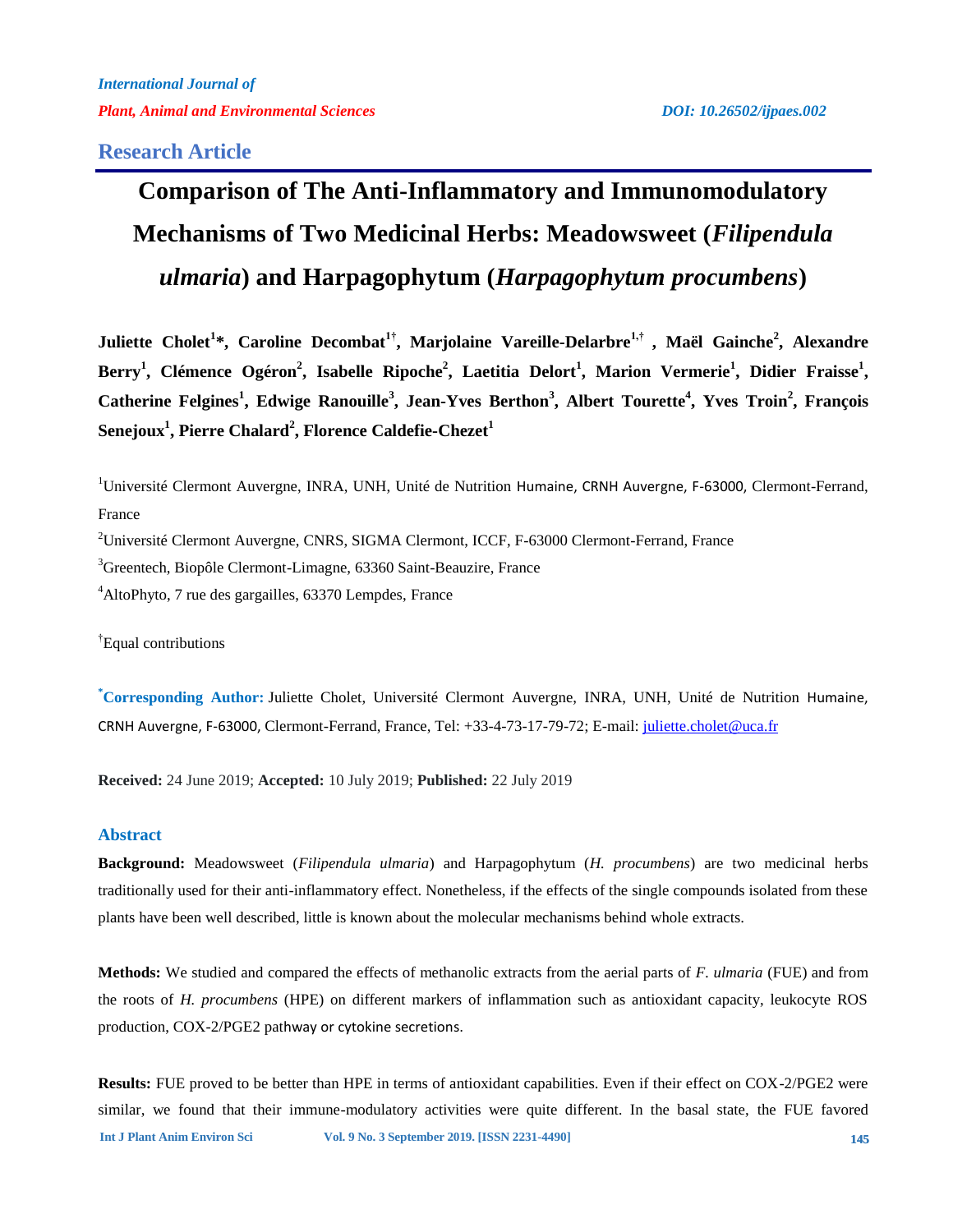### *Plant, Animal and Environmental Sciences DOI: 10.26502/ijpaes.002*

cytokines associated with Th1 lymphocytes whereas the HPE decreased the secretion of IL-21 and IL-23, associated with Th17 cells. In PHA-stimulated cells, the HPE increased the characteristic cytokines of Th1 cells, whereas the effects of the FUE were more nuanced.

**Conclusion:** Though both plants are known as anti-inflammatory herbs, these results suggested that, apart from their similar anti-inflammatory effect on COX-2/PGE2, both could improve neutrophil and monocyte recruitment, as well as monocytes/macrophages and Th1, and presumably Th17, activation. Therefore, their impact on immune response was more likely immunostimulant.

**Keywords:** *Harpagophytum procumbens*; *Filipendula ulmaria*; Cytokines; Inflammation; Immune-modulation; Molecular mechanism; Natural products; Radical oxygen species; COX-2/PGE2

### **1. Introduction**

Medicinal plants are one of the oldest sources of treatment used for healthcare, and for several years there is a reviving interest in them, especially in the context of chronic ailments and inflammation. Most of the well-known traditional medicinal plants have been found through empirical observations, the trial and error process. Among them, *Harpagophytum procumbens* DC. (Pedaliaceae), Devil's claw, and *Filipendula ulmaria* (L.) Maxim. (Rosaceae), also known as Meadowsweet, have been extensively used for their anti-inflammatory and antirheumatic properties [1,2].

Although the beneficial effects of both Devil's Claw and Meadowsweet have been observed on inflammation *in vivo,* little is known about their underlying mechanisms. Indeed, most studies have been focused on their capacities to reduce inflammation *in vivo*, in models such as the paw edema or hot plate, or, in particular, on their action on the arachidonic acid pathway *in vitro* [3-7]. Thus, their inhibitory effect on the generation of leukotrienes and prostaglandins, considered as their main mechanism of action, has been well documented. However, their broad mechanism, and eventual side effects at the cellular level, remains unclear. In particular, some authors have pointed out that these plants, or certain compounds (such as quercetin or harpagoside) isolated from them, might impact the secretion of some cytokines during inflammation [8-10]. Nevertheless, the inflammation process is highly complex as is the interplay between immune cells *via* cytokines, prostaglandins or chemokines.

Therefore, the current study was conducted to investigate and compare the potential antioxidant, anti-inflammatory and immunomodulatory effects of a methanol extract of *Harpagophytum procumbens* root (*Harpagophytum procumbens*  extract – HPE) and of a methanol extract of the aerial parts from *Filipendula ulmaria* (*Filipendula ulmaria extract* – FUE). We studied the extracts on peripheral blood mononuclear cells (PBMCs) and human leukemic monocytic cells THP-1, through different markers of inflammation: leukocyte radical oxygen species (ROS) production, monocyte differentiation, cytokine secretion, cyclooxygenase-2 (COX-2) expression and PGE2).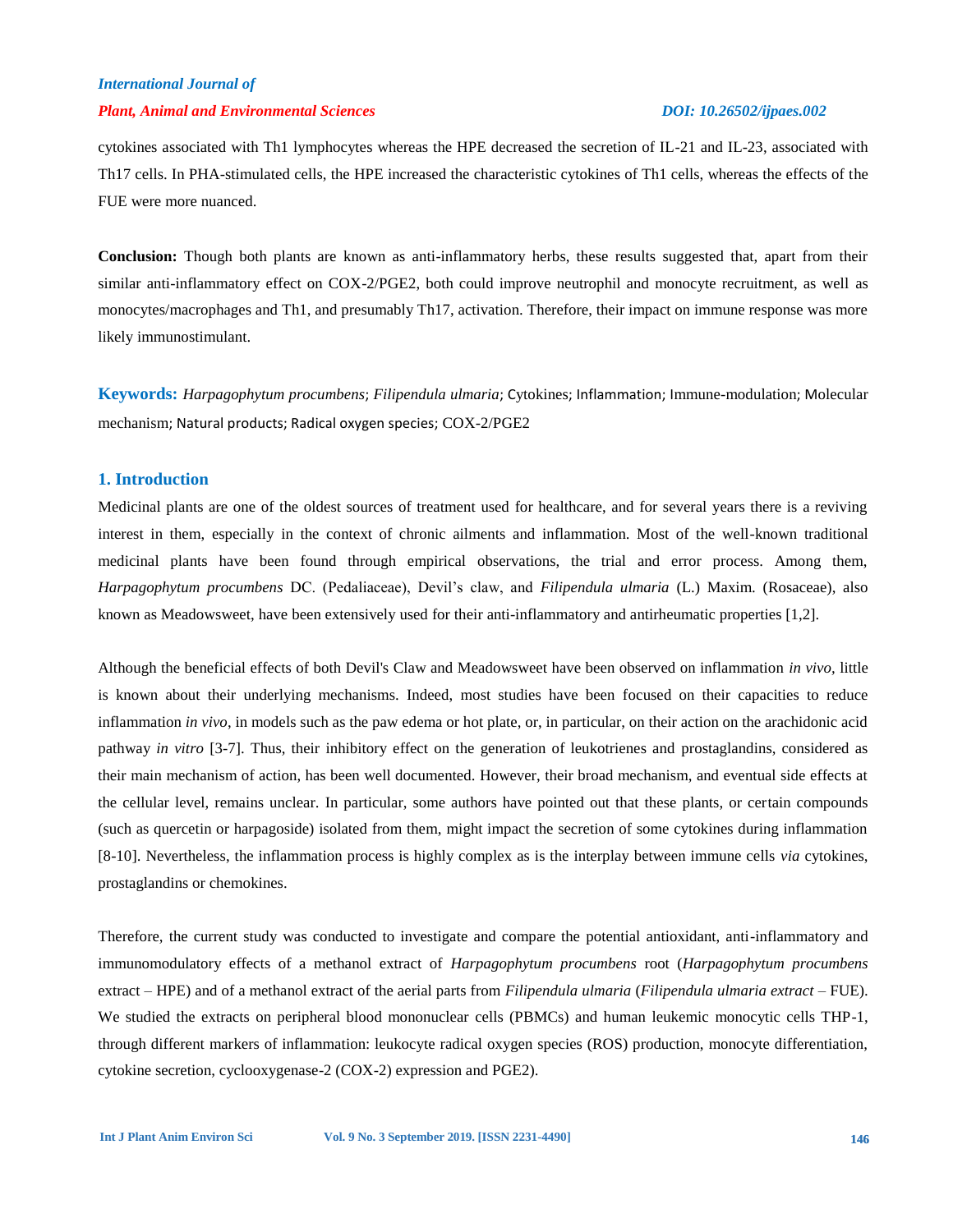### **2. Materials and Methods**

#### **2.1 Plant material and preparation of the extract**

The dried roots of *Harpagophytum procumbens* and the dried aerial parts of *Filipendula ulmaria* were obtained in a pharmaceutical dispensary (Pharmacie Fontgiève, Clermont-Ferrand, France) and were powdered and macerated 3 times in methanol for 24h. After each filtration, the solvent was removed in a rotary evaporator under reduced pressure. The yield obtained was found to be 41.2% and 29.2% for *Harpagophytum procumbens* extract (HPE) and *Filipendula ulmaria* extract (FUE), respectively.

#### **2.2 Identification of the major compounds of the methanolic extracts**

The major constituents of the FUE and the HPE were determined using LC-MS (UHPLC Ultimate 3000 RSLC chain) and an Orbitrap Q-Exactive (Thermo Scientific) with an Uptisphere C18-3 (250 x 4.6 mm, 5 µm) column from Interchim, by comparison with analytical standard (Extrasynthèse, France) or literature data.

#### **2.3 Phenolic content and antioxidant activity**

The total phenolic content was estimated using the Folin-Ciocalteu method as previously described by Dubost et al. This same method was modified (precipitation of tannins involving skin powder) in order to estimate tannin content [11]. The total flavonoid content was assessed with the Dowd method [12,13].

An oxygen radical absorbance capacity (ORAC) assay was done in 96-well plates with a final volume of 200 µL as described by Gillespie et al. [14]. Fluorescein was used as the fluorescent probe and 2,2'-azobis (2-methylpropionamidine) dihydrochloride (AAPH) as the peroxyl radical generator. The decrease in fluorescence was measured every minute for 1 h (excitation/emission: 485/530 nm) using a microplate reader (TECAN infinite F200 PRO, Männedorf, Switzerland). The ORAC value of the FUE or the HPE were calculated using the regression equation between Trolox equivalent (TE) and the net area under the curve. The results were expressed as μmol TE per gram of dry extract.

The DPPH scavenging activity was evaluated according to the method of Meda et al. [15] with slight modifications. Briefly, 10 µL of a solution of the HPE or the FUE (1 mg/mL in methanol) was mixed with 2.5 mL of fresh DPPH solution (25 µg/mL in methanol). After 30 min of incubation, DPPH absorbance was recorded at 515 nm using a spectrophotometer (JASCO V-630). A standard curve of Trolox, in the range of 100 µM to 3000 µM, was plotted. The results were expressed as umol of Trolox equivalents (umol TE) per gram of dry extract.

**Int J Plant Anim Environ Sci Vol. 9 No. 3 September 2019. [ISSN 2231-4490] 147** The nitric oxide scavenging activity was performed according to a modified method of Balakrishnan et al. [11]. Briefly, sodium nitroprusside solution (SNP) (10 mM) in phosphate buffer saline (PBS 50 mM) was mixed with different concentrations of the extract (1-250 µg/mL for FUE and 100-600 µg/mL for HPE) dissolved in methanol and water and incubated at room temperature for 2 hours. Griess reagent (1% sulphanilamide, 0.1% naphthyl ethylenediamine dichloride and 5% phosphoric acid) in PBS (50mM) was added to these preparations. The absorbance of the chromophores formed during the diazotization of nitrite with sulphanilamide and subsequent coupling with naphthyl ethylenediamine dichloride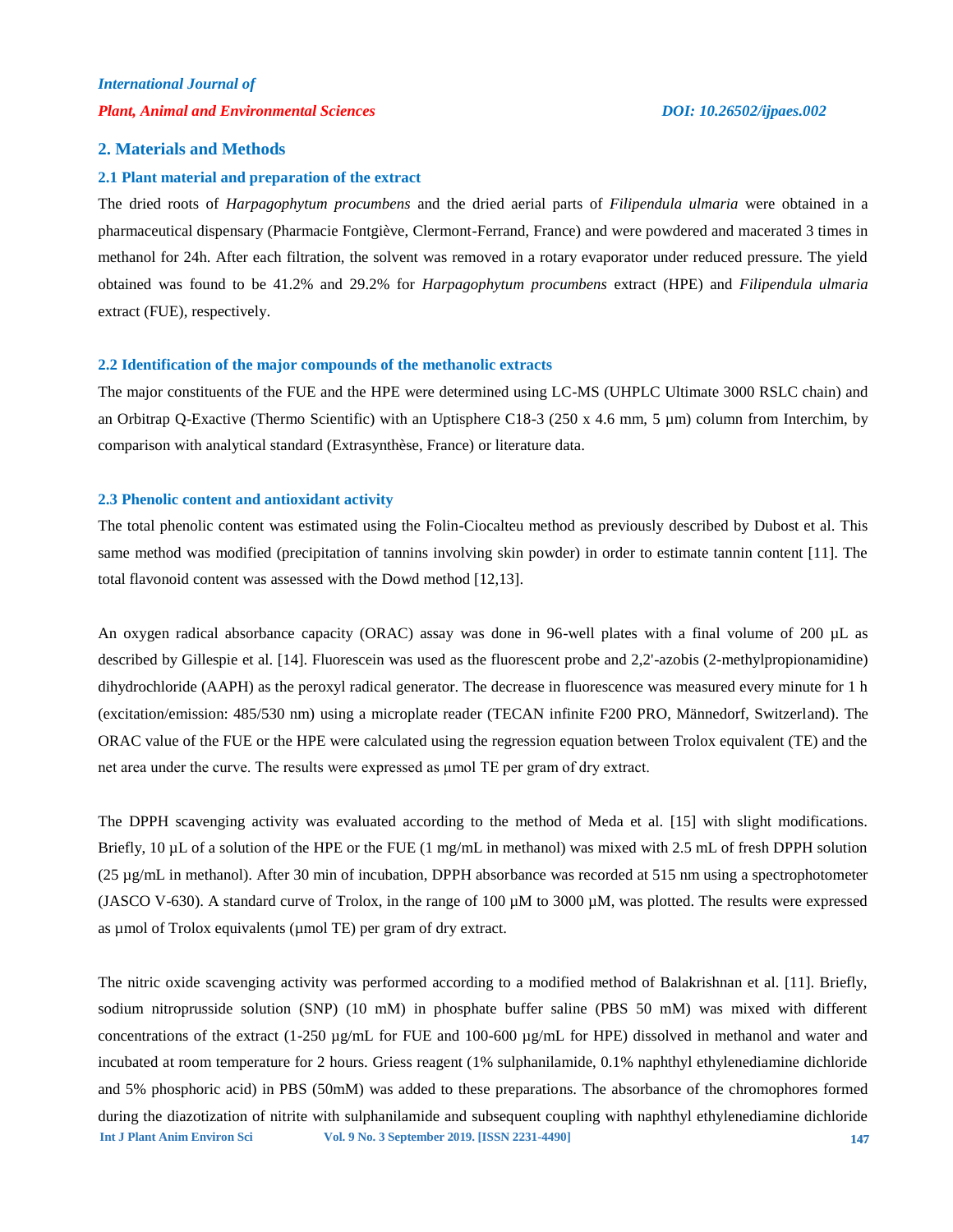#### *Plant, Animal and Environmental Sciences DOI: 10.26502/ijpaes.002*

was read at 540 nm (TECAN infinite M200 PRO) against two blanks (one with SNP and PBS and the other with SNP, extract and PBS) in 96-well plates (same as above).

The iron (II)-chelating activity of the extracts was measured according to Wang et al. [16]. A volume of 100 µL of the HPE or the FUE (5 mg/mL) was blended with 135 µL of distilled water and 5 µL of FeCl<sub>2</sub> (2 mM) in microplate wells. After 10 min of incubation, the reaction was initiated by the addition of 10  $\mu$ L of ferrozine (5 mM). The decrease of the purple ferrozine-Fe<sup>2+</sup> complex was estimated 10 min later by reading the absorbance at 562 nm (TECAN infinite M200 PRO). Distilled water (100 µL) was used as a control and 10 µL of distilled water was used for the blank. A standard curve of EDTA in the range of 3 to 50 µg/mL was performed. The results were expressed as nmol of EDTA equivalents (nmol EDTAE) per gram of dry extract.

#### **2.4 Kinetics of ROS production and viability assay**

Blood was collected from healthy human volunteers ( $n = 6$ ; Etablissement Français du Sang, EFS, Clermont-Ferrand, France). All donors gave their written informed consent for the use of blood samples for research purposes under EFS contract n°16-21-62 (in accordance with the following articles L1222-1, L1222-8, L1243-4 and R1243-61 of the French Public Health Code). Whole blood leukocytes were obtained by hemolytic shock using ammonium chloride solution (NH<sub>4</sub>Cl, 155 μM; NaHCO<sub>3</sub> 12 μM, EDTA 0.01 μM). Leukocytes were then washed with RPMI, centrifuged (400 g, 10) min) and suspended in RPMI. The cell preparations were adjusted to  $10^6$  cells/mL with supplemented RPMI (fetal bovine serum (FBS) 10%, gentamicin 50 μg/mL and glutamine (Gln) 2 mM). Cells were placed in 96-well polystyrene plates (Cell Wells™, Corning, NY), incubated with the FUE or the HPE at 0 or 50 µg/mL and dihydrorhodamine 123 (DHR 123, 1 μM, Cayman Chemical Company, Ann Arbor, MI), and stimulated, or not, by 1 µM PMA for 120 min. The fluorescence intensity of rhodamine 123, which is the product of dihydrorhodamine 123 oxidation by ROS, was recorded every 5 min for 120 min (excitation/emission: 485/538 nm) using the Fluoroskan Ascent FL® apparatus (ThermoFisher Scientific, Illkirch, France). Concurrently, cells from same donors were placed in 96-well polystyrene plates, incubated with an extract of 0 or 50  $\mu$ g/mL, PMA (0 or 1  $\mu$ M) and resazurin (25  $\mu$ g/mL) to track their viability. Fluorescence (excitation/emission: 544/590 nm) was recorded every 30 min for 2 h using the Fluoroskan Ascent FL® apparatus.

#### **2.5 Arachidonic acid pathway**

**Int J Plant Anim Environ Sci Vol. 9 No. 3 September 2019. [ISSN 2231-4490] 148** Blood buffy coats were collected from healthy human volunteers  $(n = 3$  donors) and carefully layered on a double gradient of Ficoll-Histopaque 1119<sup>®</sup> and 1077<sup>®</sup>. After centrifugation (400 g, 40 min at 20°C), the first layer of plasma was aspirated, yielding a phase of monocytes and lymphocytes (PBMCs) just above the 1.077 g/mL layer. The phase with the PBMCs was washed with RPMI and centrifuged (5 min, 400 g) twice and then suspended in 5 mL of supplemented RPMI (FBS 10%, gentamicin 50  $\mu$ g/mL and Gln 2 mM). PBMCs (5x10<sup>6</sup> cells/mL) (n=3) were incubated with or without lipopolysaccharide (LPS) (1 µg/mL, LPS O26:B26, Sigma-Aldrich) and the FUE or the HPE (0 or 50 µg/mL) for 4 h. Cell lysates were then harvested and the expression of COX-2 mRNA was detected by quantitative real-time PCR. To measure the secretion of the PGE2, PBMCs  $(10^6 \text{ cells/mL})$  (n = 5 donors) were incubated with or without lipopolysaccharide (LPS)  $(1 \mu g/mL$ , LPS O26:B26, Sigma-Aldrich) and the FUE or the HPE (0 or 50  $\mu g/mL$ ) for 24 h. The PGE2 in the culture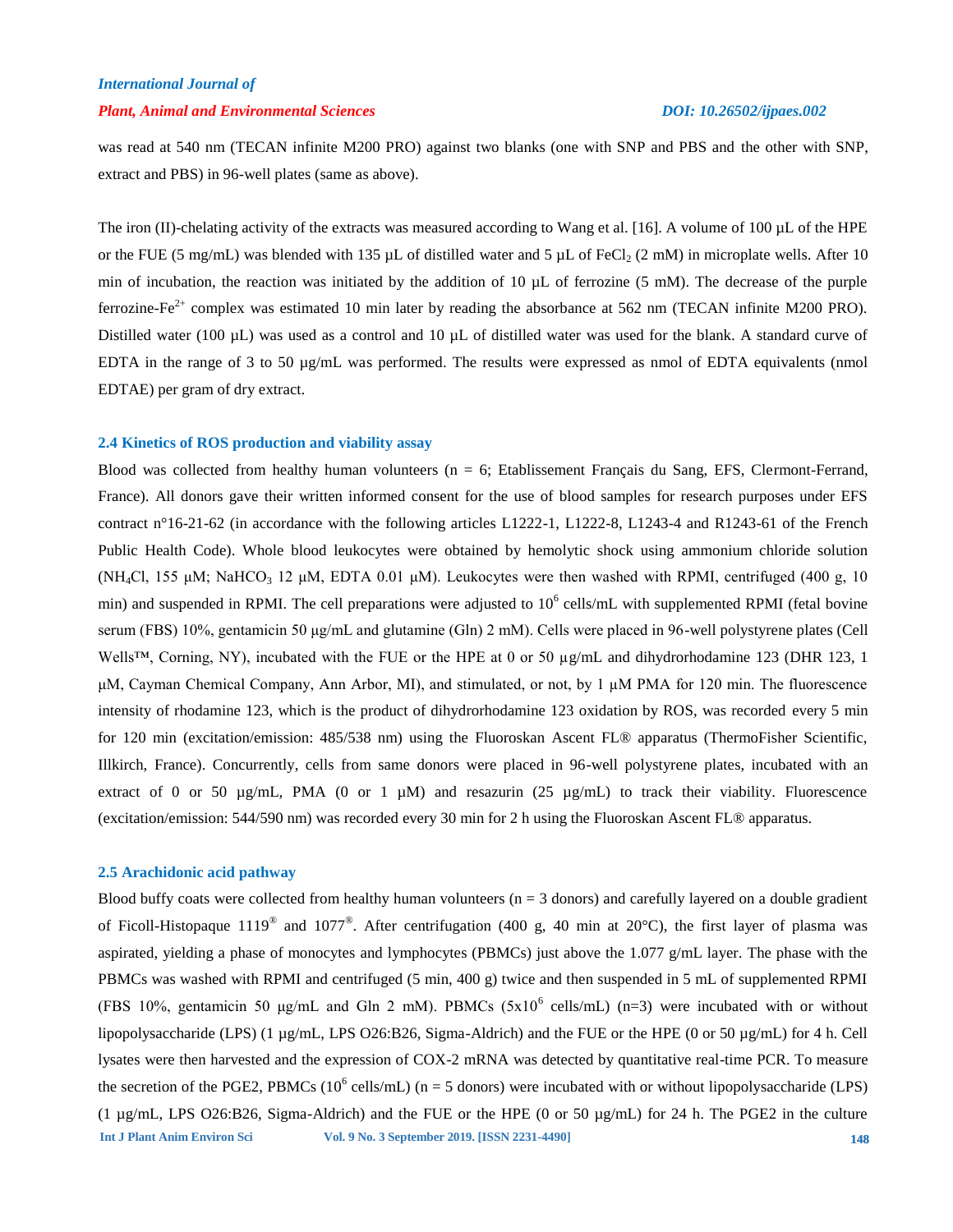### *Plant, Animal and Environmental Sciences DOI: 10.26502/ijpaes.002*

media was assessed by ELISA, using the PGE2 assay kit from Invitrogen (Invitrogen™; Thermo Fisher Scientific).

#### **2.6 Immunomodulatory activity**

We investigated the effect of the FUE and the HPE on macrophage activation. The human monocytic leukemia cell line, THP-1 (American Type Culture Collection) was cultured and propagated at 37 °C in a humidified atmosphere of 5%  $CO<sub>2</sub>$ in a RPMI 1640 medium (GIBCO, ThermoFisher Scientific) supplemented with 10% FBS, gentamicin 50 μg/mL and Gln 2 mM. For differentiation, THP-1 cells (2 x  $10^5$  cells/mL) were incubated in electrosensing plates in a complete growth medium containing 16.2 nM phorbol 12-myristate 13-acetate (PMA) and the FUE or the HPE (0 or 50 µg/mL). The adhesion and the spreading of the cells were monitored continually every 15 min using the real-time cell electronic sensing (RT-CES, ACEA Biosciences Inc., San Diego, CA) system for a period of three days. The RT-CES system detected impedance change derived from cell reactions on the electrodes as the change of cell index (CI). For this assay, four independent experiments were conducted, each time in duplicate.

In a second phase, to determine the impact of the extracts on cytokine profiles, PBMCs  $(10^6 \text{ cells/mL}, n=3 \text{ donors})$  were incubated with or without phytohemagglutinin (PHA, 5  $\mu$ g/mL) and the FUE or the HPE (0 or 50  $\mu$ g/mL) for 24 h. Milliplex® MAP kits (EMD Millipore™; Merck; Darmstadt, Germany) were used for all assays. All samples were run in triplicate and were assayed for 14 human cytokines (IFN $\gamma$ , IL-10, IL-12 p70, IL-1 $\beta$ , IL-2, IL-21, IL-4, IL-23, IL-5, IL-6, IL-8, MIP-1α, MIP-1β, and TNFα). Cytokine levels were measured using optimal concentrations of standards and antibodies according to the manufacturer's instructions. After completion of all the steps in the assay, the plates were read in the Luminex Bio-Plex 200 System (Biorad, Marnes-la-Coquette, France) and the data analyzed using BioPlex Manager™ 4.1 software with a five-parameter logistic regression (5PL) curve fitting.

#### **2.7 Statistical analysis**

All statistical analyses were performed using R software (version 3.5.1). The normality of the variables was assessed by the Shapiro–Wilk test and their homoscedasticity by Bartlett's test. Multiple comparisons between groups were made by the Kruskal–Wallis test followed by Dunn's test. Comparisons between the two groups were made by a t-test or the Wilcoxon-Mann-Whitney test when normality was rejected. Values with  $p < 0.05$  were considered significant. Cytokine modulation of the extracts was plotted using a heatmap with a two-way hierarchical clustering ("gplots" package, with Pearson correlation used to build the distance matrix instead of Euclidean distance).

#### **3. Results**

#### **3.1 Direct antioxidant potential and antiradical activities**

#### **3.1.1 Composition and direct ROS scavenger potential**

The *Harpagophytum procumbens* extract complied to European pharmacopeia with 1.5% of harpagoside in the root. We also detected classical compounds of *Harpagophytum* roots, such as harpagide and harpagide derivatives and verbascoside (Table 1).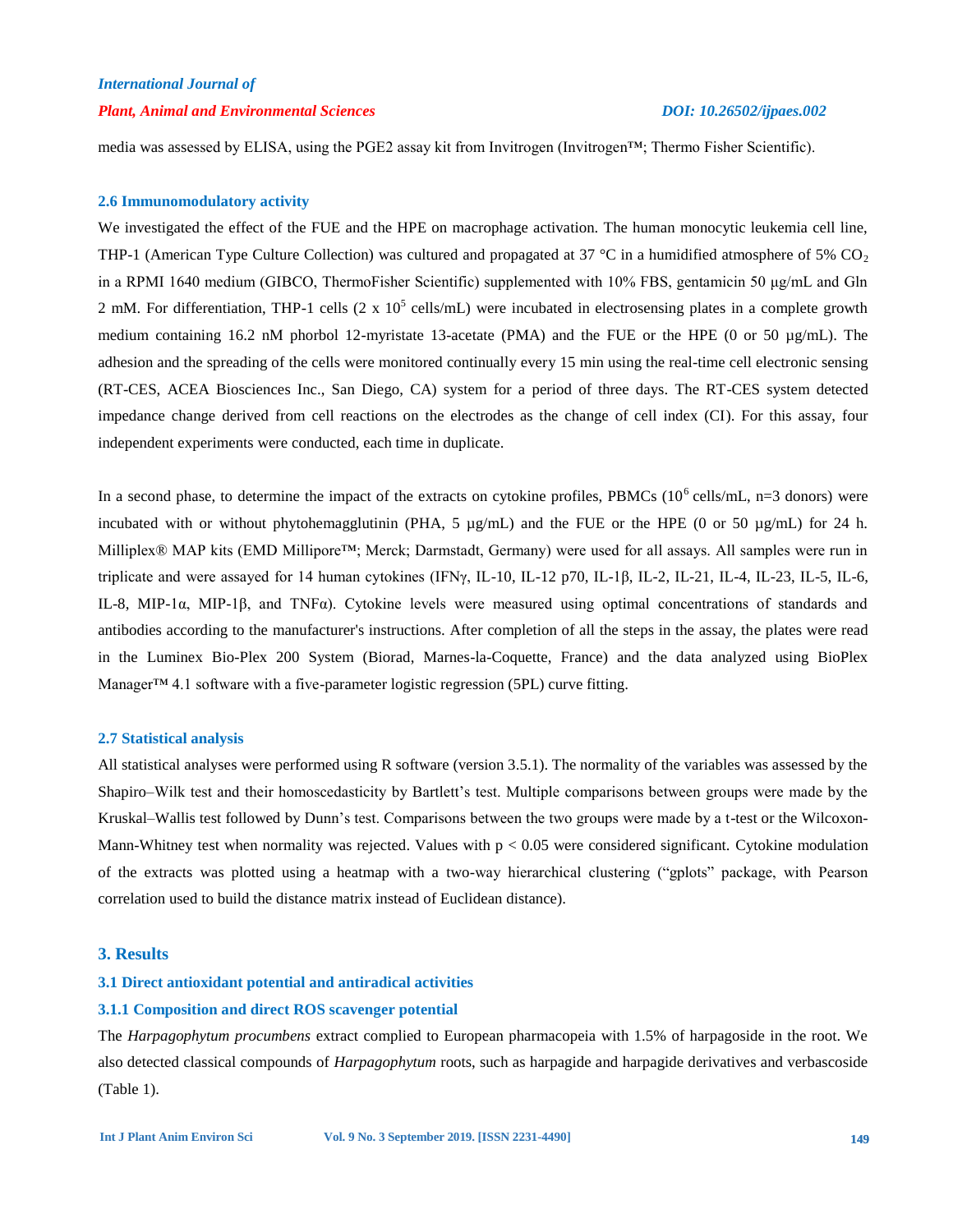### *Plant, Animal and Environmental Sciences DOI: 10.26502/ijpaes.002*

| $RTa$ (min) | $[M-H] (m/z)$ | $MS2$ fragments $(m/z)$                                       | Compound                              |
|-------------|---------------|---------------------------------------------------------------|---------------------------------------|
| 4.08        | 341.1087      | $89^b / 59 / 341 / 71 / 119$                                  | Saccharose <sup>c</sup>               |
| 6.80        | 191.0186      | $111^b / 87 / 85 / 191 / 129$                                 | Citric acid <sup>c</sup>              |
| 8.24        | 361.1141      | $181^b / 137 / 119 / 361 / 59$                                | Procumbide <sup>d</sup>               |
| 9.76        | 363.1299      | $183^{\circ}$ / 89 / 201 / 165 / 363                          | Harpagide <sup>d</sup>                |
| 11.00       | 461.1667      | $\frac{461^{\mathrm{b}}}{113}/\frac{135}{71}/\frac{315}{315}$ | Decaffeoylverbascoside <sup>d</sup>   |
| 18.33       | 623.1985      | $161^b / 623 / 113 / 461 / 179$                               | Verbascoside <sup>c</sup>             |
| 20.67       | 623.1985      | $161^b / 623 / 461 / 113 / 179$                               | Isoverbascoside <sup>c</sup>          |
| 26.34       | 509.1663      | $147^{\rm b}$ / 163 / 119 / 509 / 304                         | 8-O-p-coumaroylharpagide <sup>d</sup> |
| 28.51       | 539.1774      | $193^b$ / 175 / 134 / 539 / 160                               | 8-O-p-feruloylharpagide <sup>d</sup>  |
| 31.33       | 491.1562      | $163^b / 119 / 147 / 311 / 491$                               | Pagoside <sup>d</sup>                 |
| 34.04       | 521.1667      | $\frac{193^{6}}{193^{6}}$ / 147 / 121 / 178 / 341             | Pagide <sup>d</sup>                   |
| 39.55       | 493.1718      | $147^{\circ}$ / 165 / 89 / 179 / 345                          | Harpagoside <sup>c</sup>              |

<sup>a</sup>Retention time; <sup>b</sup>Fragment with the highest relative intensity; <sup>c</sup>Identification by comparison with a standard; <sup>d</sup>Identification by comparison with publication.

**Table 1:** Major constituents of the methanolic extract of *Harpagophytum procumbens* roots.

Major constituents of the aerial parts of *Filipendula ulmaria*, such as quercetin derivatives, chlorogenic acid and salicylic acid, were determined using LC-MS analysis (Table 2).

| RT <sup>a</sup> (min) | $[M-H]$ (m/z) | $MS2$ fragments $(m/z)$                   | $Compoundc$      |
|-----------------------|---------------|-------------------------------------------|------------------|
| 3.84                  | 191.0553      | $191^b / 85 / 192 / 127 / 93$             | Quinic acid      |
| 6.81                  | 191.0189      | $111^b / 87 / 85 / 191 / 129$             | Citric acid      |
| 8.53                  | 169.0133      | $125^{\rm b}$ / 169 / 126 / 170 / 97      | Gallic acid      |
| 12.97                 | 353.0882      | $191^b$ / 353 / 85 / 161 / 179            | Chlorogenic acid |
| 13.12                 | 289.0721      | $289^{\rm b}$ / 245 / 109 / 125 / 203     | Catechin         |
| 17.11                 | 609.1469      | $300^{\rm b}$ / 609 / 301 / 271 / 255     | Rutin            |
| 18.04                 | 300.9992      | $\frac{1}{301^b}$ / 302 / 229 / 257 / 283 | Ellagic acid     |
| 18.30                 | 463.0889      | $\frac{300^6}{463}$ / 301 / 271 / 255     | Isoquercitrin    |
| 18.67                 | 463.0887      | $300^{\rm b}$ / 463 / 301 / 271 / 255     | Hyperoside       |
| 22.25                 | 447.0937      | $\frac{284^b}{447}/\frac{285}{151}/107$   | Astragalin       |
| 23.88                 | 463.0885      | $301^{\rm b}$ / 151 / 300 / 463 / 178     | Spiraeoside      |
| 30.42                 | 137.0231      | $93^b$ / 137 / 94 / 138 / 65              | Salicylic acid   |
| 38.60                 | 301.0356      | $301^{\rm b}$ / 151 / 179 / 121 / 107     | Quercetin        |

<sup>a</sup>Retention time; <sup>b</sup>Fragment with the highest relative intensity; <sup>c</sup>Identification by comparison with a standard.

**Table 2:** Major constituents of the methanolic extract of *Filipendula ulmaria* aerial parts.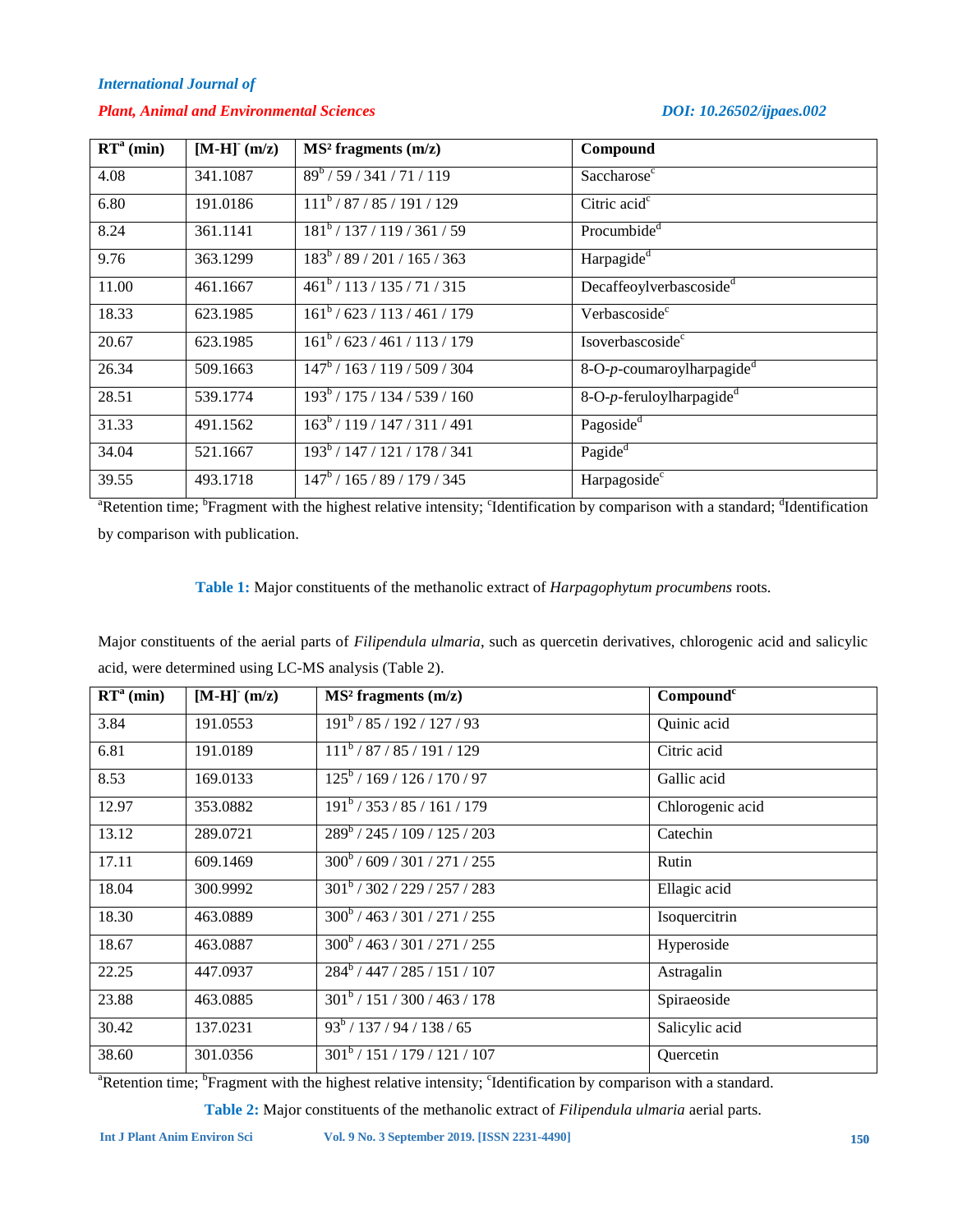#### *Plant, Animal and Environmental Sciences DOI: 10.26502/ijpaes.002*

The HPE had a phenolic content of 56 mg of gallic acid equivalent (GAE)/g of dry extract, with 5 mg of gallic acid equivalent (GAE)/g of tannins and 1.9 mg of rutin equivalent (RE)/g of flavonoids. By comparison, with 419 mg of GAE of phenols per gram of dry extract, the phenolic content was seven times higher in the *Filipendula ulmaria* extract (Table 3). Flavonoid content was also higher in the FUE than in the HPE (70 times higher), and, in addition, represented a greater percentage of the total phenols (31% in the FUE against 3% in the HPE).

The HPE exhibited mild radical scavenging properties, considering the oxygen radical absorbance capacity (ORAC) value obtained (2888 µmol trolox equivalent/g). However, the DPPH value, an assay that measures the capacity of an antioxidant to reduce an oxidant, was only 247  $\mu$ mol TE/g, which is consistent with its low phenolic content [11]. As for the FUE, its ORAC value as well as its DPPH value were higher (6157 and 4950 µmol TE/g, respectively), in line with its phenol and flavonoid contents. As for nitric oxide (NO) scavenging activity (EC50 NO), the EC50 of the FUE was seven times lower than the EC50 of the HPE, with 14 µg/mL against 95 µg/mL, respectively. The FUE was thus better at scavenging NO than the HPE.

We also measured the iron (II) chelating capacity of our extracts. The FUE was shown to be more effective at chelating ferrous iron than the HPE (220.9 nmol EDTA equivalent *vs* 72.9 nmol EDTA equivalent, respectively).

|            | Composition                    | ORAC <sup>c</sup>    | DPPH <sup>c</sup>    | <b>EC50</b> | $\text{Fe}^{2+}$ chelation $\text{e}$ |                 |       |  |
|------------|--------------------------------|----------------------|----------------------|-------------|---------------------------------------|-----------------|-------|--|
|            | <b>Flavonoids</b> <sup>a</sup> | Tannins <sup>b</sup> | <b>Total</b>         |             |                                       | NO <sup>d</sup> |       |  |
|            |                                |                      | phenols <sup>b</sup> |             |                                       |                 |       |  |
| <b>FUE</b> | 131                            | 227                  | 419                  | 6157        | 4950                                  | 14              | 220.9 |  |
| <b>HPE</b> | l.9                            | ◡                    | 56                   | 2888        | 247                                   | 95              | 72.9  |  |

<sup>a</sup> mg RE/g of dry extract; <sup>b</sup> mg GAE/g of dry extract; <sup>c</sup> µmol TE/g; <sup>d</sup> µg/mL; <sup>e</sup> nmol EDTA equivalent. Effect on leukocyte ROS production

#### **Table 3:** FUE and HPE phenolic composition and antioxidant properties.

Further to the direct antioxidant activity, we investigated the ability of the extracts to decrease cellular ROS production. Blood leukocytes from healthy donors were incubated with 12-myristate 13-acetate (PMA), a direct PKC activator. The Addition of PMA in culture wells dramatically and rapidly increased ROS production by blood leukocytes (Figure 1). After 15 min of incubation, the production of ROS was significantly decreased by the FUE at a dose of 100 µg/mL. Interestingly, both extracts failed to reduce PMA-induced ROS production by PBMCs beyond 15 min of incubation.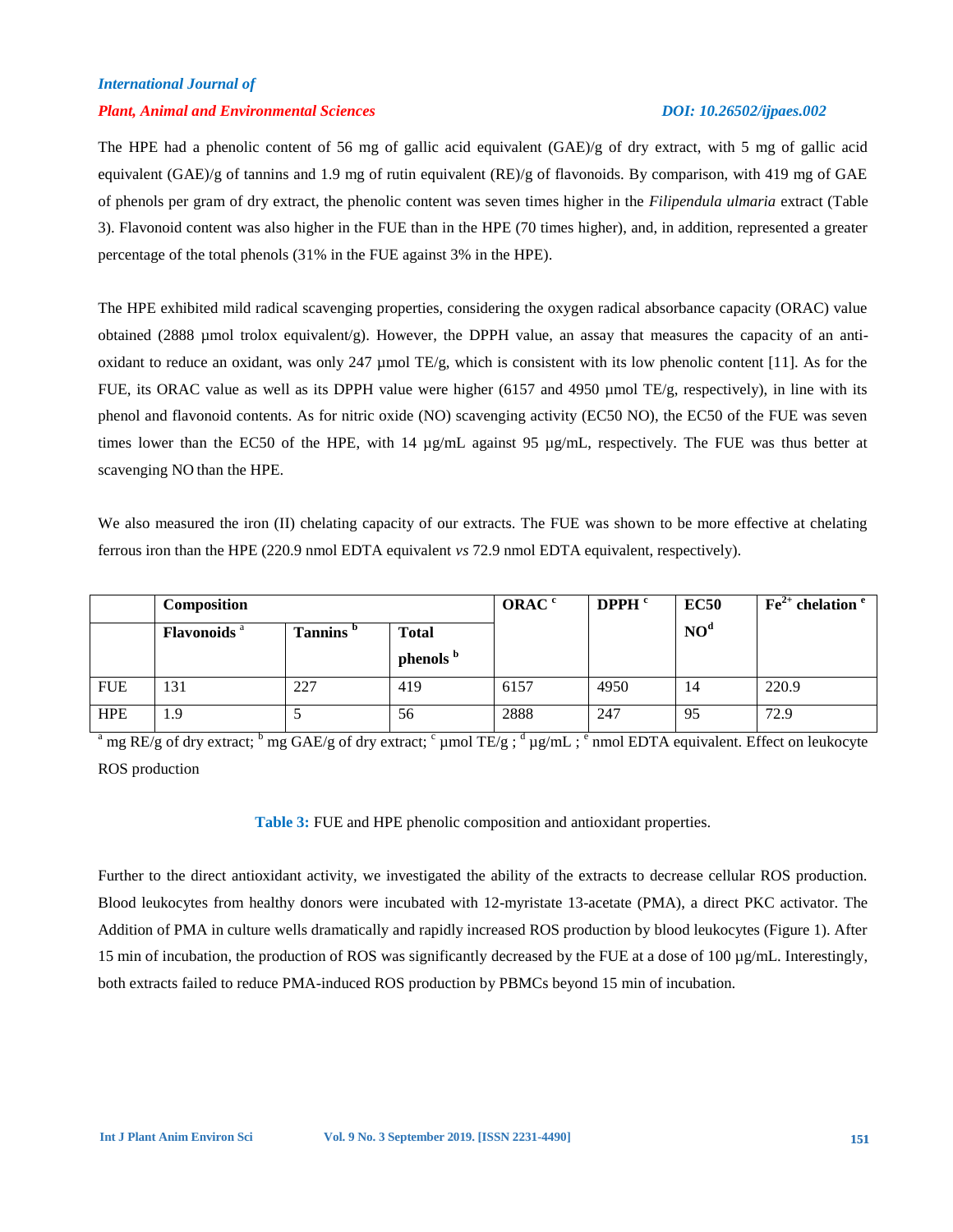

**(a)**

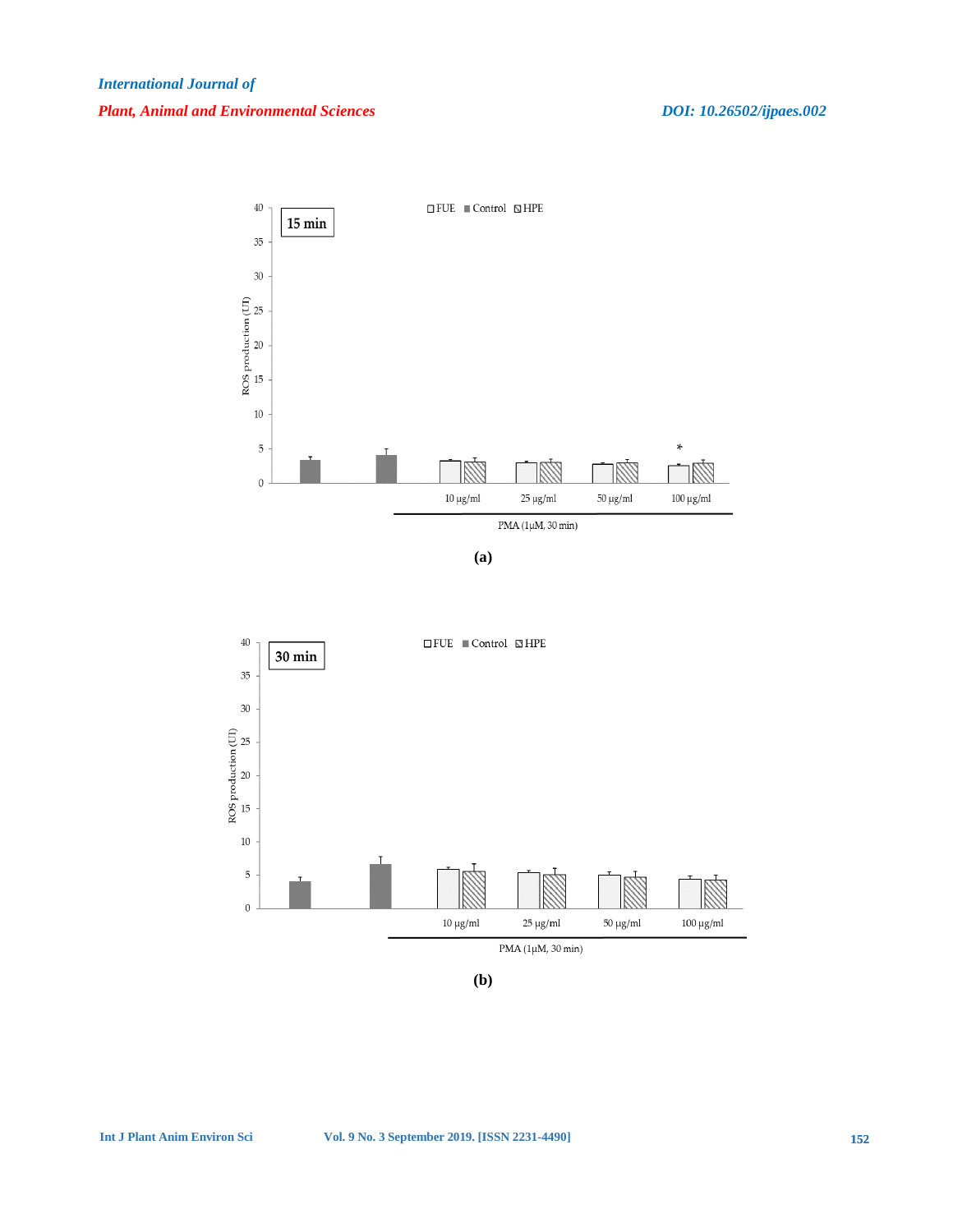#### *Plant, Animal and Environmental Sciences DOI: 10.26502/ijpaes.002*



**Figure 1:** ROS production of blood leukocytes. Data were shown as means  $\pm$  SEM,\* p < 0.05 compared with Positive Control (cells incubated with PMA and without extract). Cells were incubated with FUE or HPE (10, 25, 50 and 100  $\mu$ g/mL) and stimulated with PMA (1  $\mu$ M) for: (a) 15 min; (b) 30 min; (c) 60 min and (d) 120 min. Six independent experiments were performed, each performed in triplicate.

#### **3.1.2 Dual effect of HPE and FUE on arachidonic acid pathway**

**Int J Plant Anim Environ Sci Vol. 9 No. 3 September 2019. [ISSN 2231-4490] 153** We then tested the extracts on *COX-2* expression and PGE2 production in PBMCs. In the basal state, the HPE, and even more so the FUE, were shown to increase *COX-2* relative expression (Figure 2) and also to induce the release of extracellular PGE2 (Figure 3), thus showing a slight pro-inflammatory effect in a physiological situation. When cells were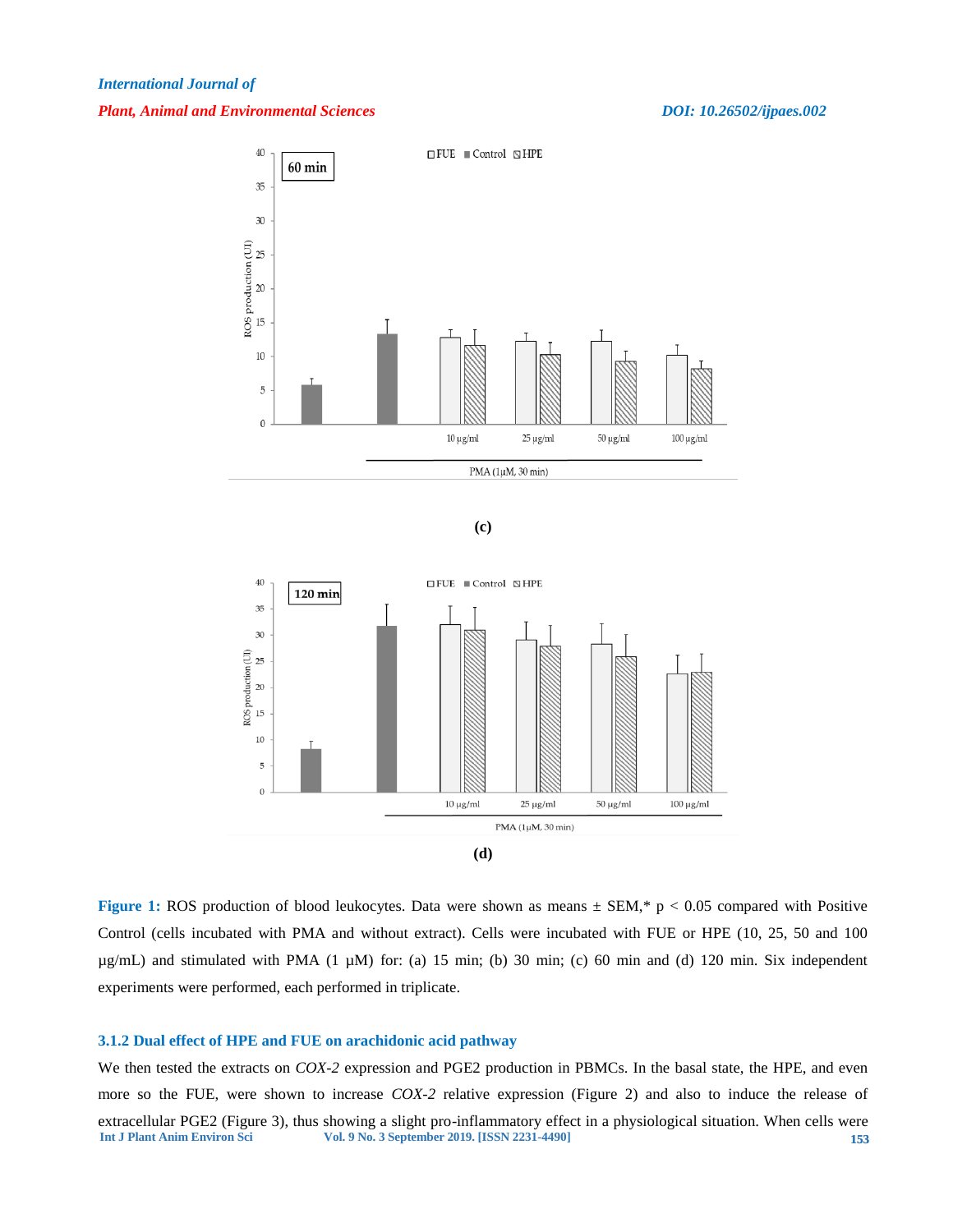### *Plant, Animal and Environmental Sciences DOI: 10.26502/ijpaes.002*

incubated with lipopolysaccharide (LPS), the extracts had a tendency to decrease the *COX-2* expression (although the effect was not significant) as well as PGE2 secretion. Thus, the FUE and the HPE had similar effects on *COX-2* expression and PGE2 production.



**Figure 2:** Relative expression of COX-2 in PBMCs incubated 4 h with FUE or HPE (50 µg/mL), (a) without LPS or (b) with LPS (1  $\mu$ g/mL). Data were shown as means  $\pm$  SEM,\* p < 0.05 compared with Control. Three independent experiments were performed.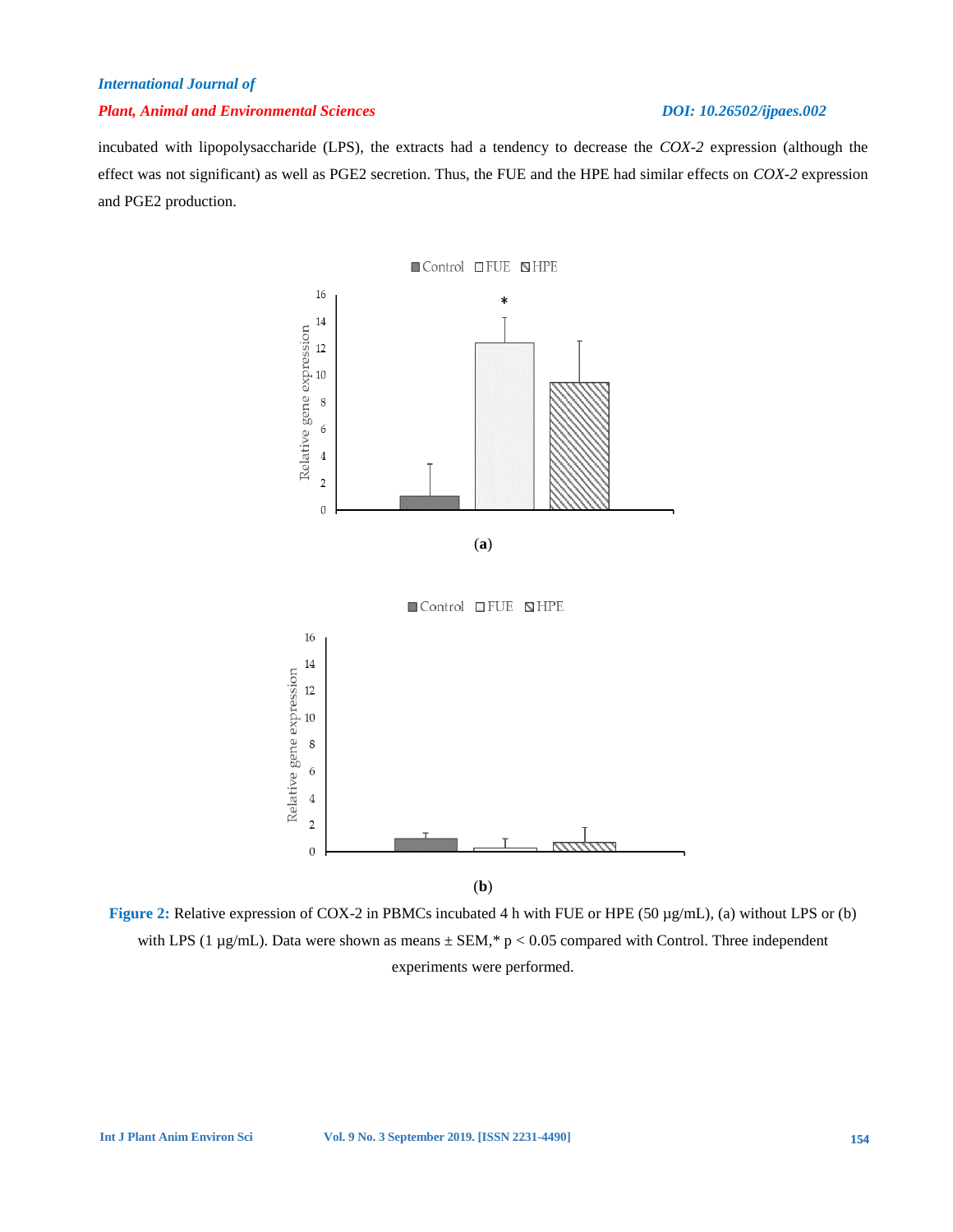

**Figure 3:** Concentration of PGE2 in the supernatants of PBMCs incubated 24 h with FUE or HPE (50 µg/mL), without or with LPS (1 µg/mL). Data were shown as means  $\pm$  SEM,\* p < 0.05 compared with Control. Three independent experiments were performed.

#### **3.2 Comparison of the immunomodulatory activities**

#### **3.2.1 Both extracts stimulated THP-1 differentiation**

As shown in Figure 4, incubation with 10 ng/mL of PMA led to the adhesion and spreading of THP-1 cells in the wells, reflecting their differentiation from monocytes to macrophages. Without extract, impedance reached a plateau at around 60 h of incubation. In the presence of the HPE or the FUE (50  $\mu$ g/mL), the slopes of the curves were higher. Moreover, the FUE proved to be highly effective at speeding up differentiation as the impedance started to be different from control at around 25 h of incubation ( $p<0.05$ ). The effect of the HPE was significant shortly after, at around 30 h of incubation (Figure 4).



**Figure 4:** Kinetics of THP-1 monocyte differentiation. THP-1 cells were incubated with 10 ng/mL of PMA in the absence or presence of FUE or HPE (50  $\mu$ g/mL). Data were shown as means  $\pm$  SEM,\* p < 0.05 compared with Control. Four independent experiments were performed.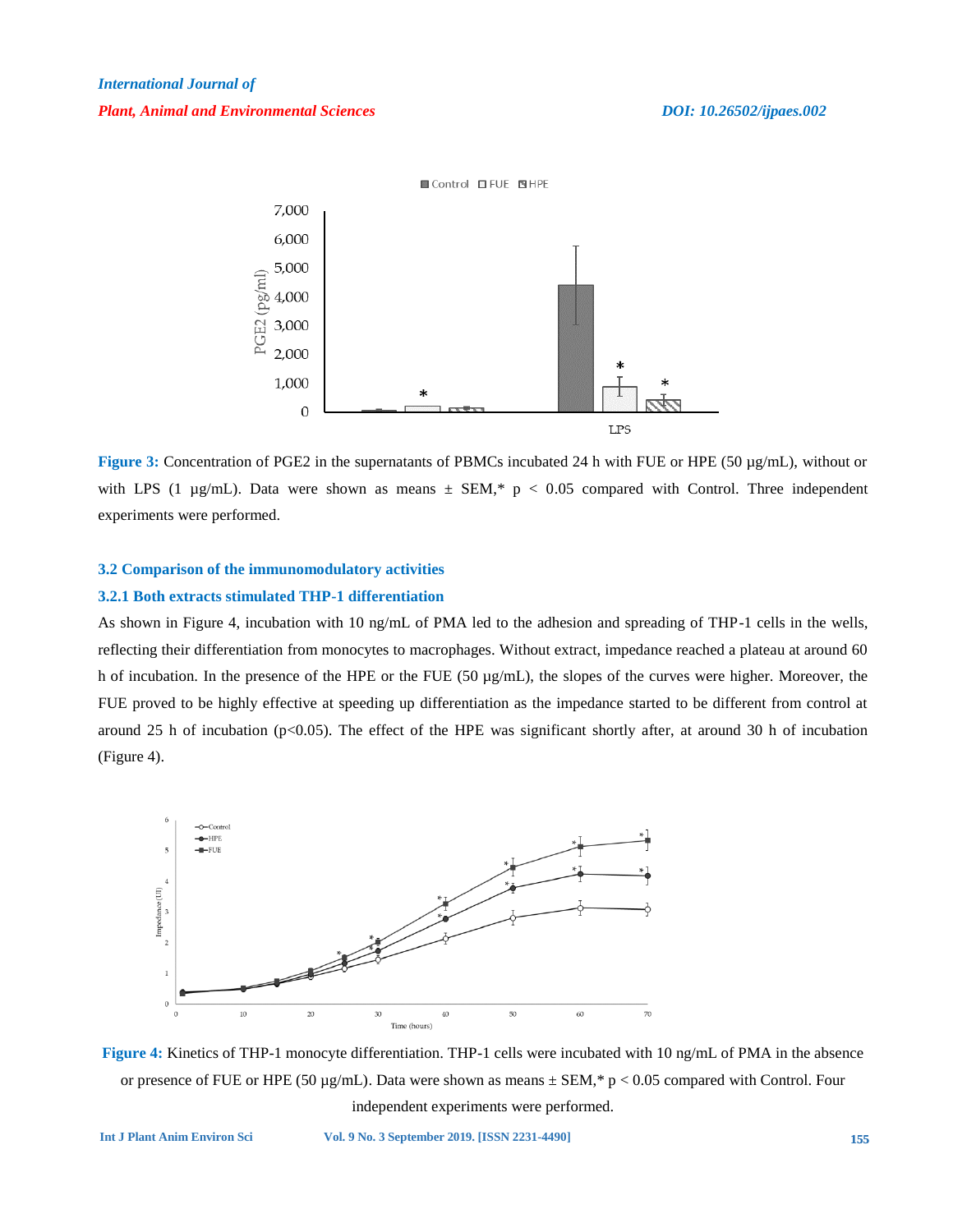## *International Journal of Plant, Animal and Environmental Sciences DOI: 10.26502/ijpaes.002*

#### **3.3 Difference in PBMC cytokine secretion profile**

Lastly, the analysis of the secretion of 14 cytokines was performed in PBMC supernatants. As we can observe from Figure 5, the phytohemagglutinin (PHA) increased the secretions of all of the cytokines indiscriminately. Moreover, cluster analysis revealed that the HPE profile was closer to Control in the basal state (as we can conclude from the dendrogram on the side of the map). When PHA was added, the HPE has a profile closer to Control (Figure 5) once again. Therefore, the FUE had the most dramatic impact on the secretion profile.

Table 2 is a summary of the effect of the extracts on the cytokine profiles. In the basal state, the HPE showed an effect mostly on the cytokine characteristics of Th17 lymphocytes (*ie* IL-21 and IL-23). The IL-21 in particular was not detected in the supernatants of cells incubated with the HPE. In the same situation, the FUE stimulated the secretion of several cytokines, especially chemokines (MIP-1 $\alpha$ , MIP-1 $\beta$ ) and the cytokines associated with pro-inflammatory Th1 lymphocytes (IL-6, IL-1 $\beta$  and TNF $\alpha$ ).

In the presence of PHA, the FUE decreased the secretion of most of the Th1 cytokines, with the notable exception of TNFα, as well as the cytokines linked to Th2/Treg cells (although not significantly). However, there was a sharp increase in the IL-23. In contrast, the HPE did stimulate the secretion of Th1 cytokines in the presence of PHA, with the exception of IL-1β. In particular, it led to heightened secretion of IL12p70 and IFN-γ, two major pro-inflammatory cytokines. Finally, it should be noted that both extracts, in the presence of PHA, increased the secretion of the chemokine IL-8 significantly.



**Figure 5:** Heatmap based on cytokine secretion results, with a two-way hierarchical clustering.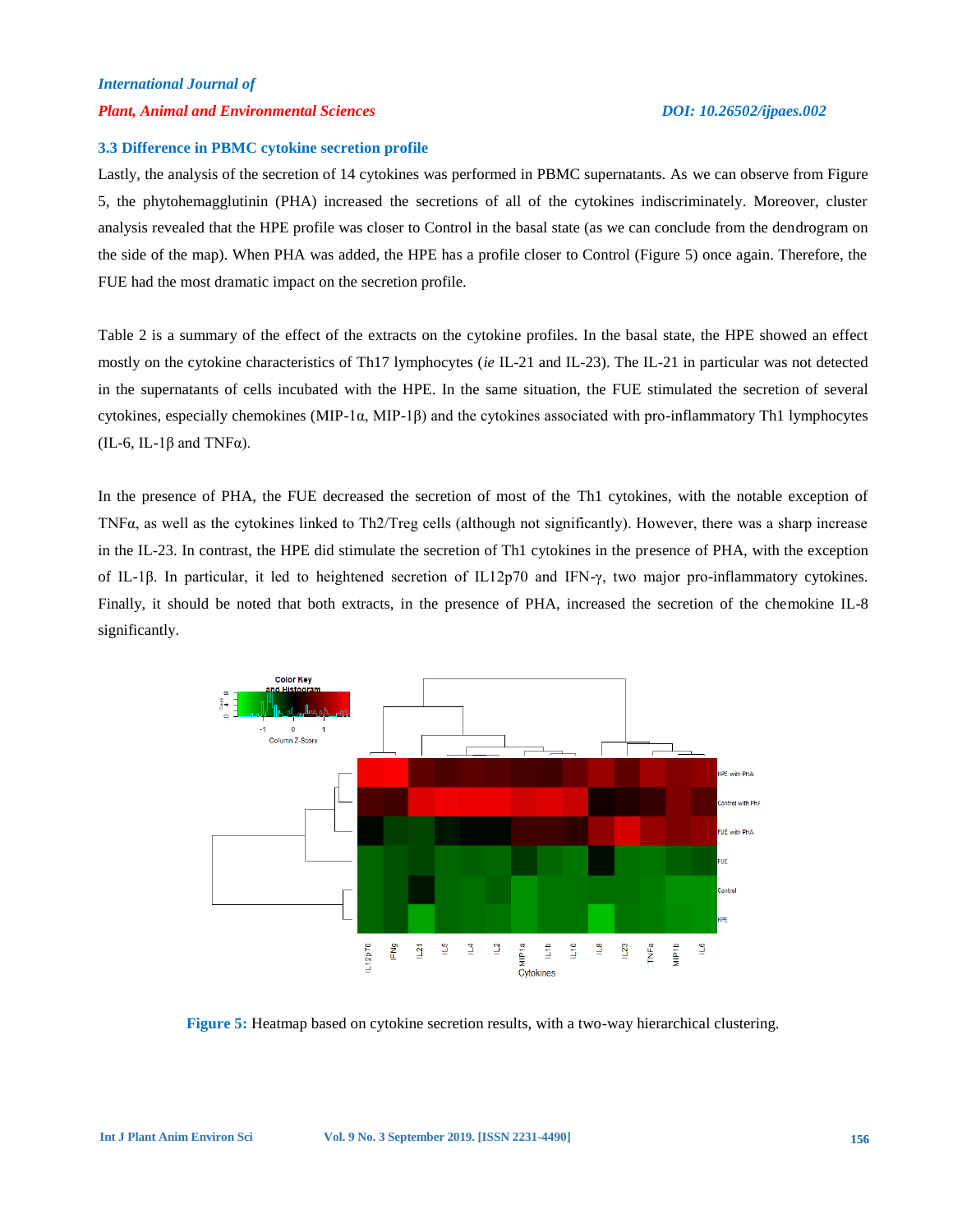|              | <b>Without PHA</b>        |                 |        |                 | PHA $(5 \mu g/mL)$ |                  |                 |        |                                     |        |
|--------------|---------------------------|-----------------|--------|-----------------|--------------------|------------------|-----------------|--------|-------------------------------------|--------|
|              | <b>Control</b>            | <b>FUE</b>      |        | <b>HPE</b>      |                    | <b>Control</b>   | <b>FUE</b>      |        | <b>HPE</b>                          |        |
| $IL-2$       | $15.4 \pm 7$              | $13.39 \pm 8$   |        | $1.78 \pm 0.8$  |                    | $328 \pm 111$    | $100 \pm 44$    |        | $186 \pm 94$                        |        |
| $IL-21$      | $2.6 \pm 0.4$             | $1.77 \pm 0.6$  |        | Und.            |                    | $7 \pm 1.5$      | $1.7 \pm 0.2$   | $(-)$  | $4.7 \pm 1.7$                       |        |
| $IL-23$      | $21 \pm 2.9$              | $21.9 \pm 2.5$  |        | $13.3 \pm 1.2$  | $(-)$              | $386 \pm 76$     | $836 \pm 80$    | $(++)$ | $388 \pm 173$                       |        |
| $IL-4$       | $1.4 \pm 0.6$             | $7.6 \pm 0.9$   | $(++)$ | $1.9 \pm 0.6$   |                    | $199 \pm 57$     | $59.9 \pm 15.2$ |        | $\frac{115 \pm 42}{115 \pm 42}$     |        |
| $IL-10$      | $14.4 \pm 4.3$            | $19.8 \pm 6$    |        | $11.6 \pm 4.6$  |                    | $10355 \pm 2253$ | $5417 \pm 2701$ |        | $7231 \pm 878$                      |        |
| $IL-5$       | Und.                      | Und.            |        | Und.            |                    | $33.9 \pm 14$    | $8.2 \pm 3.1$   |        | $17.5 \pm 8.9$                      |        |
| IL12p70      | $\overline{0.73} \pm 0.4$ | Und.            |        | Und.            |                    | $28.3 \pm 9$     | $15.5 \pm 7$    | $(-)$  | $53.2 \pm 34$                       |        |
| IL-1 $\beta$ | $9.2 \pm 4.8$             | $114.6 \pm 74$  |        | $2.68 \pm 2.4$  |                    | $2549 \pm 237$   | $1331 \pm 8.7$  |        | $1330 \pm 26.2$                     |        |
| $IL-6$       | $34.8 \pm 19.3$           | $2928 \pm 2658$ |        | $27 \pm 21.6$   |                    | $11129 \pm 1247$ | $13972 \pm 42$  |        | $14129 \pm 153$                     |        |
| $TNF\alpha$  | $15.9 \pm 5.4$            | $287 \pm 128$   | $(++)$ | $30.3 \pm 27.7$ |                    | $4637 \pm 8934$  | $7133 \pm 234$  | $(++)$ | $7171 \pm 764$                      | $(++)$ |
| IFΝγ         | $2.2 \pm 0.7$             | $1.4 \pm 0.3$   |        | $0.5 \pm 0.4$   |                    | $3882 \pm 1408$  | $658 \pm 472$   |        | $9096 \pm 4587$                     | $(++)$ |
| $IL-8$       | $624 \pm 176$             | $849 \pm 0.9$   |        | $434 \pm 190$   |                    | $941 \pm 101$    | $1228 \pm 1.4$  | $(++)$ | $1238 \pm 5.5$                      | $(++)$ |
| $MIP1\alpha$ | $4.2 \pm 1.6$             | $450 \pm 372$   | $(++)$ | $13.9 \pm 13.1$ |                    | $1758 \pm 340$   | $1046 \pm 9.4$  |        | $1087 \pm 26$                       |        |
| $MIP1\beta$  | $137 \pm 63$              | $1311 \pm 405$  | $(++)$ | $273 \pm 170$   |                    | $6400 \pm 356$   | $6389 \pm 153$  |        | $\frac{6685 \pm 324}{6685 \pm 324}$ |        |

 $1(+)$ : positive change between Control and 50 µg/mL of corresponding extract (p<0.05); (--): negative change between Control and 50 µg/mL of corresponding extract (p<0.05) (Mann-Whitney tests). Und. : Undetectable. Three independent experiments were performed.

**Table 4:** Cytokine secretion of PBMCs (pg/mL). Data were shown as means  $\pm$  SEM<sup>1</sup>.

### **4. Discussion**

It is well established that oxidative stress is a key component of inflammation. Whilst ROS and nitric oxide (NO) are considered in physiological state as signaling molecules involved in several cell functions, they are deleterious in case of prolonged or chronic inflammation [17]. Thus, the antioxidant capability of a compound can be an indicator of its interest as an anti-inflammatory agent. Hence, we first tested the direct antioxidant activities of our extracts. The ORAC and DPPH values obtained were congruent with the differences of composition of our two extracts. Indeed, flavonoids were found in large quantities, the values being in line with those obtained in previous studies [18], as well as ellagitannins whose presence *in F. ulmaria* has already been highlighted in other studies. Both of these have been reported as good radical scavengers [19,20]. The FUE was also more efficient than the HPE at scavenging nitric oxide. The FUE was again the most effect extract in connection with free ferrous iron, an important generator of ROS *in vivo* as it enters the Fenton reaction. However, both extracts failed to reduce PMA-induced ROS production by PBMCs beyond 15 min of incubation. Thus, the capacity of the FUE to reduce ROS production seems entirely linked to its direct antioxidant *i.e.* scavenger capacities, rather than to a real metabolic cellular effect.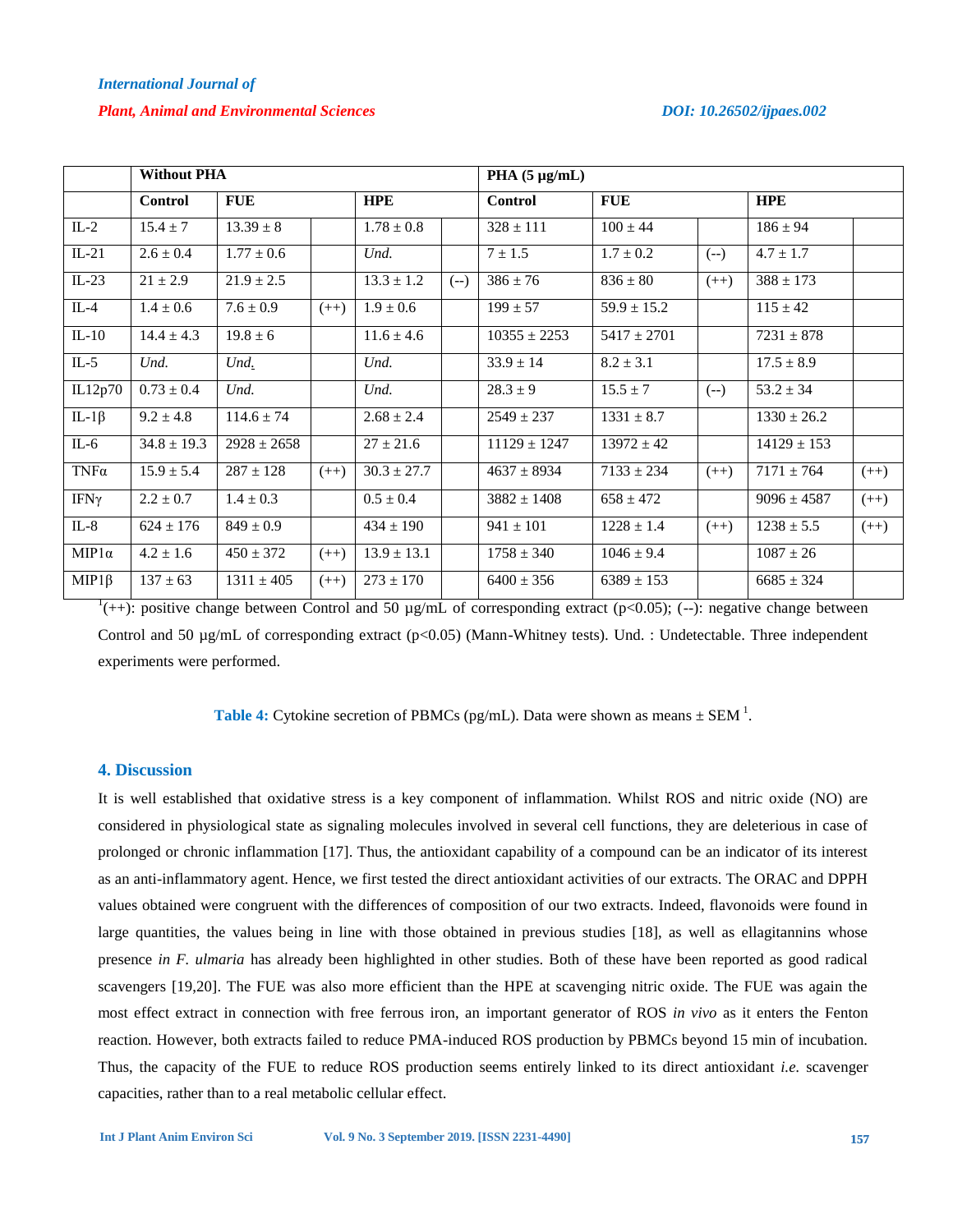#### *Plant, Animal and Environmental Sciences DOI: 10.26502/ijpaes.002*

Intriguingly, depending on the condition of incubation, the two extracts had the totally opposite effects on COX-2/PGE2. In the basal state, both the HPE and the FUE increased the COX-2 relative expression and the release of extracellular PGE2, thus showing a slight pro-inflammatory effect, which could be significant and necessary to the resolution of the first stages of acute inflammation. When incubated with LPS, PGE2 secretion was dampened by the extracts. With respect to the HPE, several studies have suggested that this dampening may be assigned mainly to verbascoside and 8-O-pcoumaroylharpagide [21,22]. Different compounds are thought to be responsible for the inhibitory activity of the FUE, mainly quercetin and salicylic acid [23,24]. Accordingly it can be said that, in the arachidonic acid pathway, different molecules led to the same results.

In addition to the lipid mediators and the antioxidant capabilities, we also investigated the potential cytokine modulation driven by our extracts. In contrast with our precedent results on COX-2/PGE2, in which both the FUE and the HPE had similar outcomes, the PBMC cytokine profiles revealed to be quite different. Besides testing our extracts on cells in the basal state, we also evaluated PBMCs stimulated with PHA, a T cell mitogen, in order to compare and understand their impact in a context of antigen-like stimulation condition *vs* at a physiological state [25,26].

First, in the basal state, the HPE had little effect on cytokine secretion globally, with the exception of IL-21 and IL-23, which were drastically decreased. IL-21 and IL-23 are typical features of Th17 lymphocytes and could help maintaining the pool of Th17 cells [27]. What is more, it has been suggested that Th17 response plays an important role in multiple autoimmune disease, such as rheumatoid arthritis [28] or psoriasis [29] for example. Given that *Harpagophytum* is employed more and more as a complement in the treatment of rheumatoid arthritis, the effects of our extract support the reason behind its efficiency within this pathology [30-32]. However, in PHA stimulated PBMCs, the HPE failed to prevent the increase of IL-21 significantly nor, more importantly, the increase of IL-23 secretion. Thus, the impact of the HPE on the Th17 lymphocyte subset would need further investigation in a context of chronic inflammation.

The results of the FUE in the basal state differed from that of the HPE. The FUE strongly increased the secretion of proinflammatory cytokines, which is consistent with our hypothesis and previous observations, those being that the FUE is pro-inflammatory in the basal state. Besides, although the FUE increased the production of IL-4 (Th2 group) in parallel to the pro-inflammatory cytokines [33], the overall equilibrium between Th1 and Th2 was unbalanced by the extract in favor of Th1. This is in keeping with what has been observed by Park et al., who found that quercetin, one of the constituent of meadowsweet [34], favored the Th1 over the Th2 profile. In addition, the FUE enhanced the secretion of MIP-1α and MIP-1β, which are two CC-type chemokines involved in the recruitment of mononuclear cells and considered as proinflammatory *via* their CCR1 and CCR5 receptors [16,35].

**Int J Plant Anim Environ Sci Vol. 9 No. 3 September 2019. [ISSN 2231-4490] 158** In a context of excessive inflammation, even if the HPE impaired the overall cytokine secretion profile, the effect was significant for only three cytokines, due to their strong individual variability. Surprisingly, the HPE strongly increased the production of TNFα and IL-8. It also increased IFNγ which is thought to act as a protecting agent during rheumatoid arthritis [28]. Therefore, this result may also confirm the interest of using *Harpagophytum procumbens* for this pathology.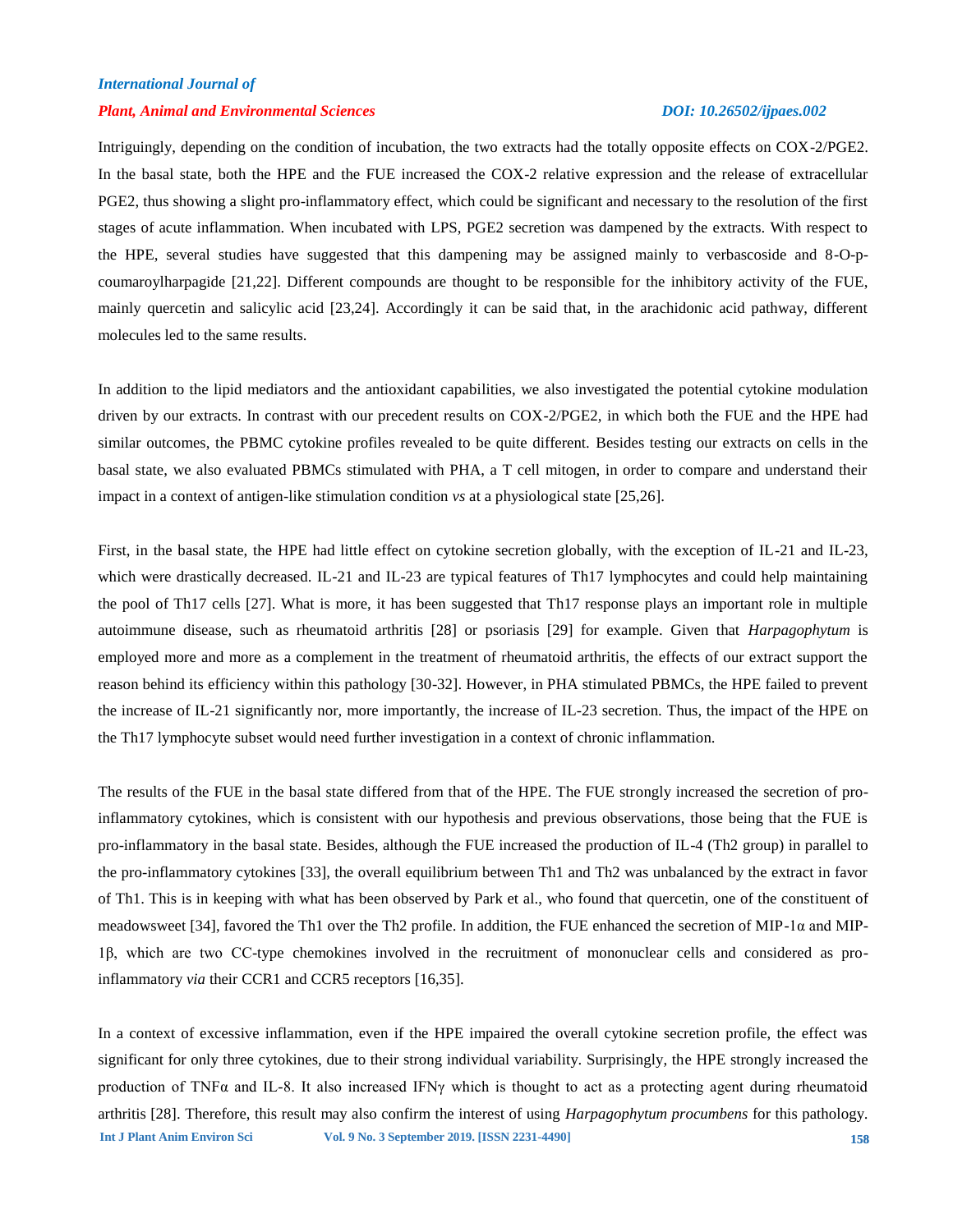### *Plant, Animal and Environmental Sciences DOI: 10.26502/ijpaes.002*

Nonetheless, it is important to remember that IFNγ is a major effector of the Th1 response, inhibiting the development of a Th2 or Th17 response [36]. As a consequence, it remains difficult to predict the global impact of these cytokines.

As regards the FUE extract, a wide panel of cytokines was impacted by the extract in stimulated conditions. In particular, it increased the secretion of IL-23 and TNF $\alpha$  and decreased IL-21 and IL-12p70. The elevated concentration of TNF $\alpha$  seems to be in contradiction with previous studies of this plant. For example, Drummond et al., when studying either meadowsweet extract or quercetin alone, found that they inhibited the secretion of TNF $\alpha$  [37]. However, findings of elevated concentrations are in accordance with the study of Liao and Lin, who found that quercetin enhanced inflammation in mice macrophages *via* the increase of TNFα, IL1β and IL6 [38].

Lastly, in the presence of PHA both of our extracts enhanced IL-8 secretion. IL-8, which is a CXC chemokine, is known as a potent attractor of monocytes as well as neutrophils [39]. In addition, we observed that the extracts sped up the differentiation of THP-1 monocytes into macrophages. Thus, the extracts might speed up leukocyte chemotaxis, especially monocytes and facilitate their activation toward macrophages. At the same time, their capacity to trigger the secretion of pro-inflammatory cytokines could then indicate a capacity to favor the induction of adaptive immunity and host protection. Especially for the FUE, this capacity might also be supported by the fact that it enhanced the PBMC secretion of chemokines MIP-1 $\alpha$  and  $\beta$  in the basal state.

### **5. Conclusion**

In summary, this study suggests that our extracts do indeed have an anti-inflammatory effect, but that their impact on the immune response seem to be of a rather immune-stimulant nature. Indeed, though both plants are known as antiinflammatory herbs, apart from their similar anti-inflammatory effect on COX-2/PGE2, both could improve neutrophil and monocyte recruitment, as well as monocytes/macrophages and Th1, and presumably Th17, activation (Figure 6).



**Int J Plant Anim Environ Sci Vol. 9 No. 3 September 2019. [ISSN 2231-4490] 159 Figure 6:** Proposal for the mechanism of action of FUE and HPE in (a) basal state and (b) excessive inflammation.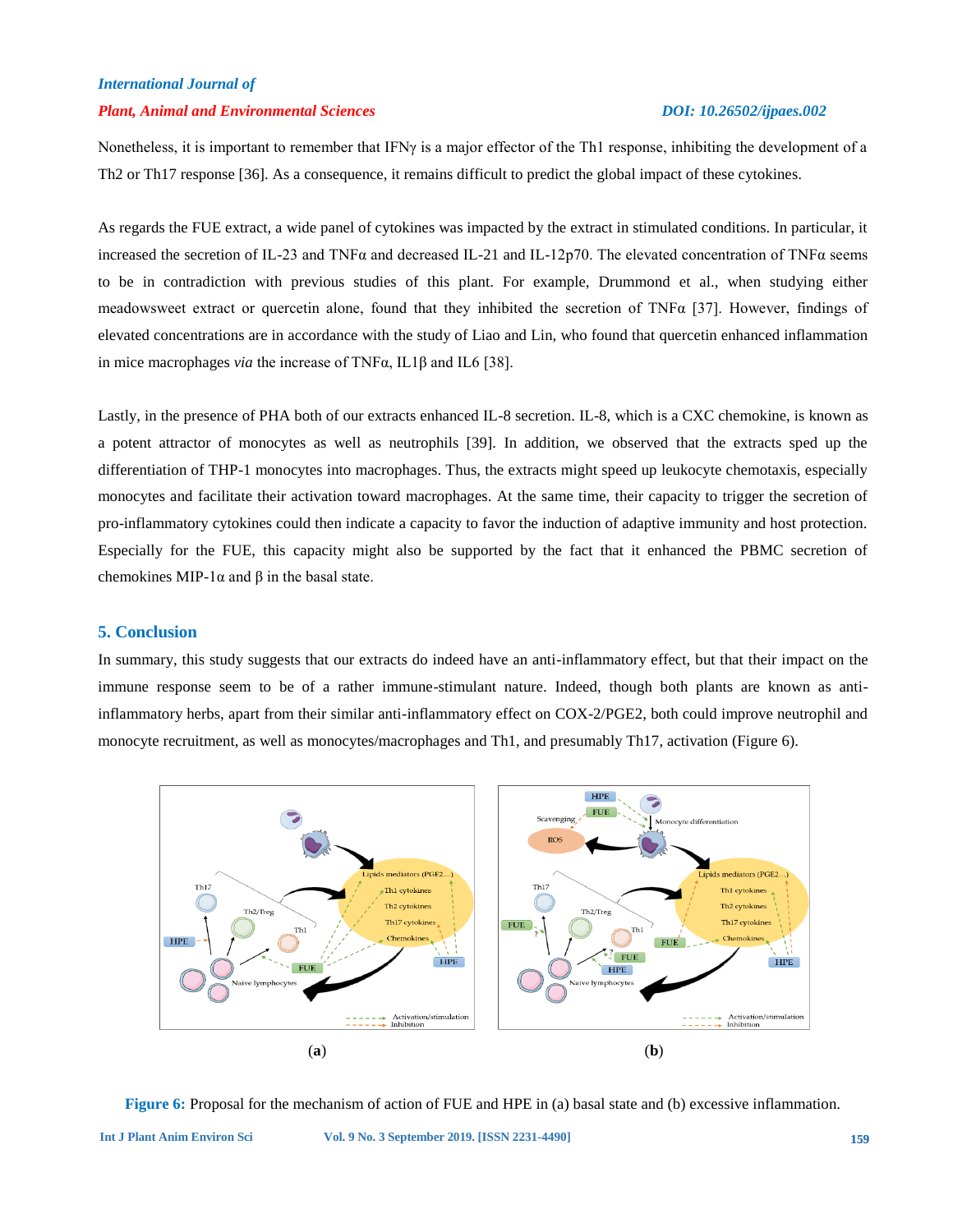## *International Journal of Plant, Animal and Environmental Sciences DOI: 10.26502/ijpaes.002*

**Author Contributions:** Conceptualization, Edwige Ranouille, Albert Tourette, Pierre Chalard and Florence Caldefie-Chezet; Data curation, Juliette Cholet; Formal analysis, Juliette Cholet and Maël Gainche; Funding acquisition, Pierre Chalard and Florence Caldefie-Chezet; Investigation, Juliette Cholet, Maël Gainche, Clémence Ogéron, Alexandre Berry and Florence Caldefie-Chezet; Methodology, Juliette Cholet, Marjolaine Vareille-Delarbre, Caroline Decombat and Maël Gainche; Project administration, Pierre Chalard and Florence Caldefie-Chezet; Resources, Maël Gainche, Clémence Ogéron, Alexandre Berry and Florence Caldefie-Chezet; Supervision, Marjolaine Vareille-Delarbre, Caroline Decombat, Pierre Chalard and Florence Caldefie-Chezet; Validation, Caroline Decombat and Florence Caldefie-Chezet; Visualization, Juliette Cholet and Maël Gainche; Writing – original draft, Juliette Cholet, Maël Gainche and François Senejoux; Writing – review & editing, Juliette Cholet, Marjolaine Vareille-Delarbre, Caroline Decombat, Alexandre Berry, Laetitia Delort, Isabelle Ripoche, Marion Vermerie, Didier Fraisse, Catherine Felgines, Edwige Ranouille, Jean-Yves Berthon, Yves Troin, François Senejoux, Pierre Chalard and Florence Caldefie-Chezet.

### **Funding**

This work was co-supported by the European Union through the European Funds for Regional Development (FRI cluster 2 Plantinauv).

### **Conflicts of Interest**

The authors declare no conflict of interest.

### **References**

- 1. Katanić J, Boroja T, Mihailović V, Nikles S, Pan SP. *In vitro* and *in vivo* assessment of meadowsweet (Filipendula ulmaria) as anti-inflammatory agent. J. Ethnopharmacol 193 (2016): 627–636.
- 2. Mncwangi N, Chen W, Vermaak I, Viljoen AM, Gericke N. Devil's Claw—A review of the ethnobotany, phytochemistry and biological activity of Harpagophytum procumbens. J Ethnopharmacol 143 (2012): 755–771.
- 3. Andersen ML, Santos EH, Seabra M. de LV, da Silva AA, Tufik S. Evaluation of acute and chronic treatments with Harpagophytum procumbens on Freund's adjuvant-induced arthritis in rats. J Ethnopharmacol 91 (2004): 325–330.
- 4. Jang MH, Lim S, Han SM, Park HJ, Shin I, et al. Harpagophytum procumbens Suppresses Lipopolysaccharide-Stimulated Expressions of Cyclooxygenase-2 and Inducible Nitric Oxide Synthase in Fibroblast Cell Line L929. J Pharmacol Sci 93 (2003): 367–371.
- 5. Katanić J, Pferschy-Wenzig EM, Mihailović V, Boroja T, Pan SP, et al. Phytochemical analysis and antiinflammatory effects of Filipendula vulgaris Moench extracts. Food and chemical toxicology 122 (2018): 151- 162.
- 6. Mahomed, Ismail M., and John AO Ojewole. Analgesic, antiinflammatory and antidiabetic properties of Harpagophytum procumbens DC (Pedaliaceae) secondary root aqueous extract. Phytotherapy research 18 (2004): 982-989.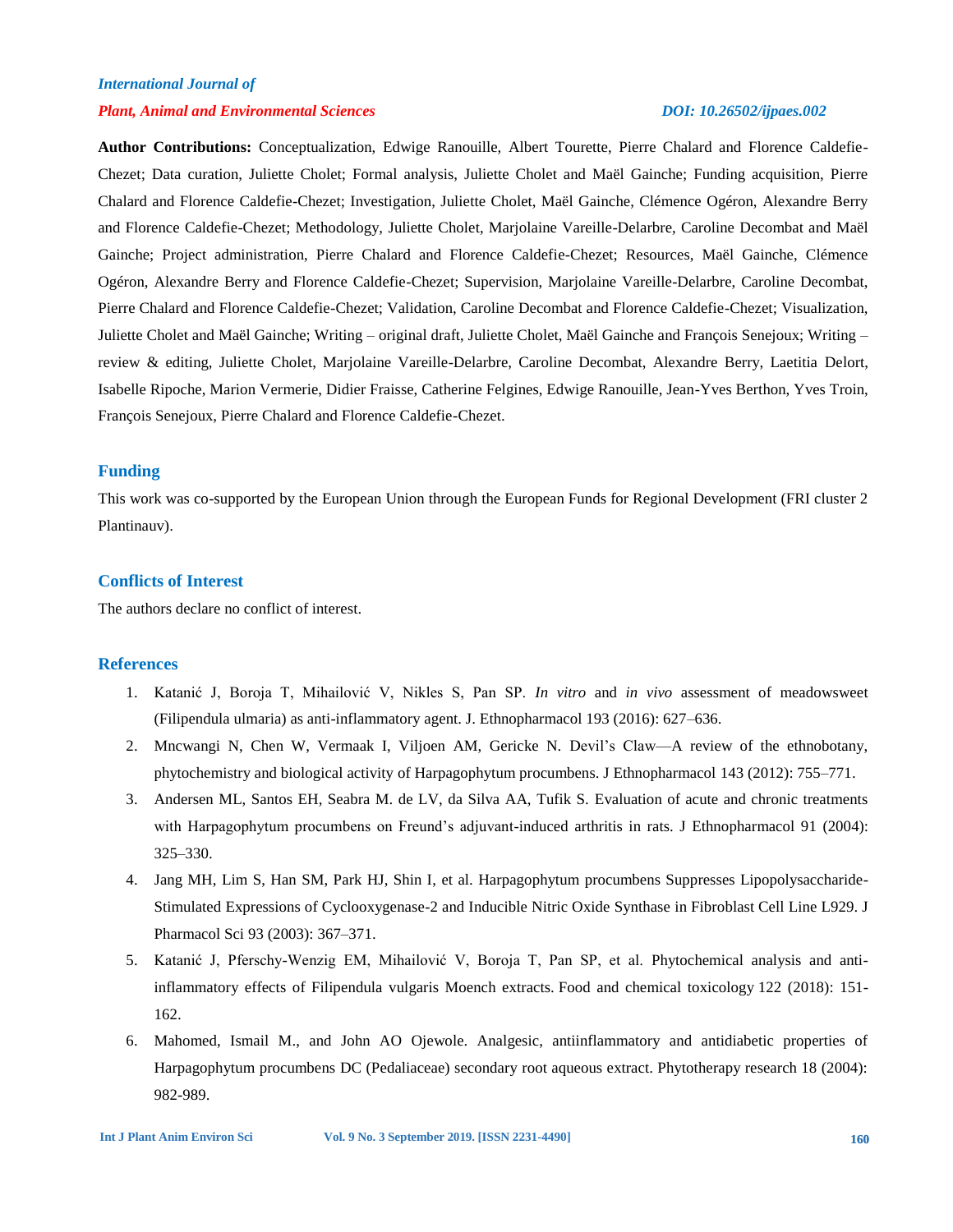#### *Plant, Animal and Environmental Sciences DOI: 10.26502/ijpaes.002*

- 7. Samardžić S, Arsenijević J, Božić D, Milenković M, Tešević V, et al. Antioxidant, anti-inflammatory and gastroprotective activity of Filipendula ulmaria (L.) Maxim. and Filipendula vulgaris Moench. Journal of ethnopharmacology 213 (2018): 132-137.
- 8. Drummond EM, Harbourne N, Marete E, Jacquier JC, O'Riordan D, et al. An in vivo study examining the antiinflammatory effects of chamomile, meadowsweet, and willow bark in a novel functional beverage. Journal of dietary supplements 10 (2013): 370-380.
- 9. Fiebich BL, Heinrich M, Hiller KO, Kammerer N. Inhibition of TNF-α synthesis in LPS-stimulated primary human monocytes by Harpagophytum extract SteiHap 69. Phytomedicine 8 (2001): 28-30.
- 10. Gandhi GR, Neta MT, Sathiyabama RG, Quintans JD, e Silva AM, et al. Flavonoids as Th1/Th2 cytokines immunomodulators: A systematic review of studies on animal models. Phytomedicine 44 (2018): 74-84.
- 11. Balakrishnan N, Panda AB, Raj NR, Shrivastava A, Prathani R. The evaluation of nitric oxide scavenging activity of Acalypha indica Linn root. Asian Journal of Research in Chemistry 2 (2009): 148-150.
- 12. Dubost N, Ou B, Beelman R. Quantification of polyphenols and ergothioneine in cultivated mushrooms and correlation to total antioxidant capacity. Food Chem 105 (2007): 727–735.
- 13. Ordonez A, Gomez J, Vattuone M, Isla M. Antioxidant activities of Sechium edule (Jacq.) Swartz extracts. Food Chem 97 (2006): 452–458.
- 14. Gillespie KM, Chae JM, Ainsworth EA. Rapid measurement of total antioxidant capacity in plants. Nat Protoc 2 (2007): 867–870.
- 15. Meda NR, Fraisse D, Gnoula C, Vivier M, Felgines C, et al. Characterization of antioxidants from Detarium microcarpum Guill. et Perr. leaves using HPLC-DAD coupled with pre-column DPPH assay. Eur Food Res Technol 243 (2017): 1659–1666.
- 16. Wang J, Tian Y, Phillips KLE, Chiverton N, Haddock G, et al. Tumor necrosis factor α- and interleukin-1βdependent induction of CCL3 expression by nucleus pulposus cells promotes macrophage migration through CCR1. Arthritis Rheum 65 (2013): 832–842.
- 17. Mittal M, Siddiqui MR, Tran K, Reddy SP, Malik AB. Reactive Oxygen Species in Inflammation and Tissue Injury. Antioxid Redox Signal 20 (2014): 1126–1167.
- 18. Pukalskienė M, Slapšytė G, Dedonytė V, Lazutka JR, Mierauskienė J, et al. Genotoxicity and antioxidant activity of five Agrimonia and Filipendula species plant extracts evaluated by comet and micronucleus assays in human lymphocytes and Ames Salmonella /microsome test. Food Chem Toxicol 113 (2018): 303–313.
- 19. Moilanen J, Karonen M, Tähtinen P, Jacquet R, Quideau S, et al. Biological activity of ellagitannins: Effects as anti-oxidants, pro-oxidants and metal chelators. Phytochemistry 125 (2016): 65–72.
- 20. Omololu PA, Rocha JBT, Kade IJ. Attachment of rhamnosyl glucoside on quercetin confers potent iron-chelating ability on its antioxidant properties. Exp Toxicol Pathol 63 (2011): 249–255.
- 21. Abdelouahab N, Heard C. Effect of the Major Glycosides of Harpagophytum procumbens (Devil's Claw) on Epidermal Cyclooxygenase-2 (COX-2) in Vitro. J Nat Prod 71 (2008): 746–749.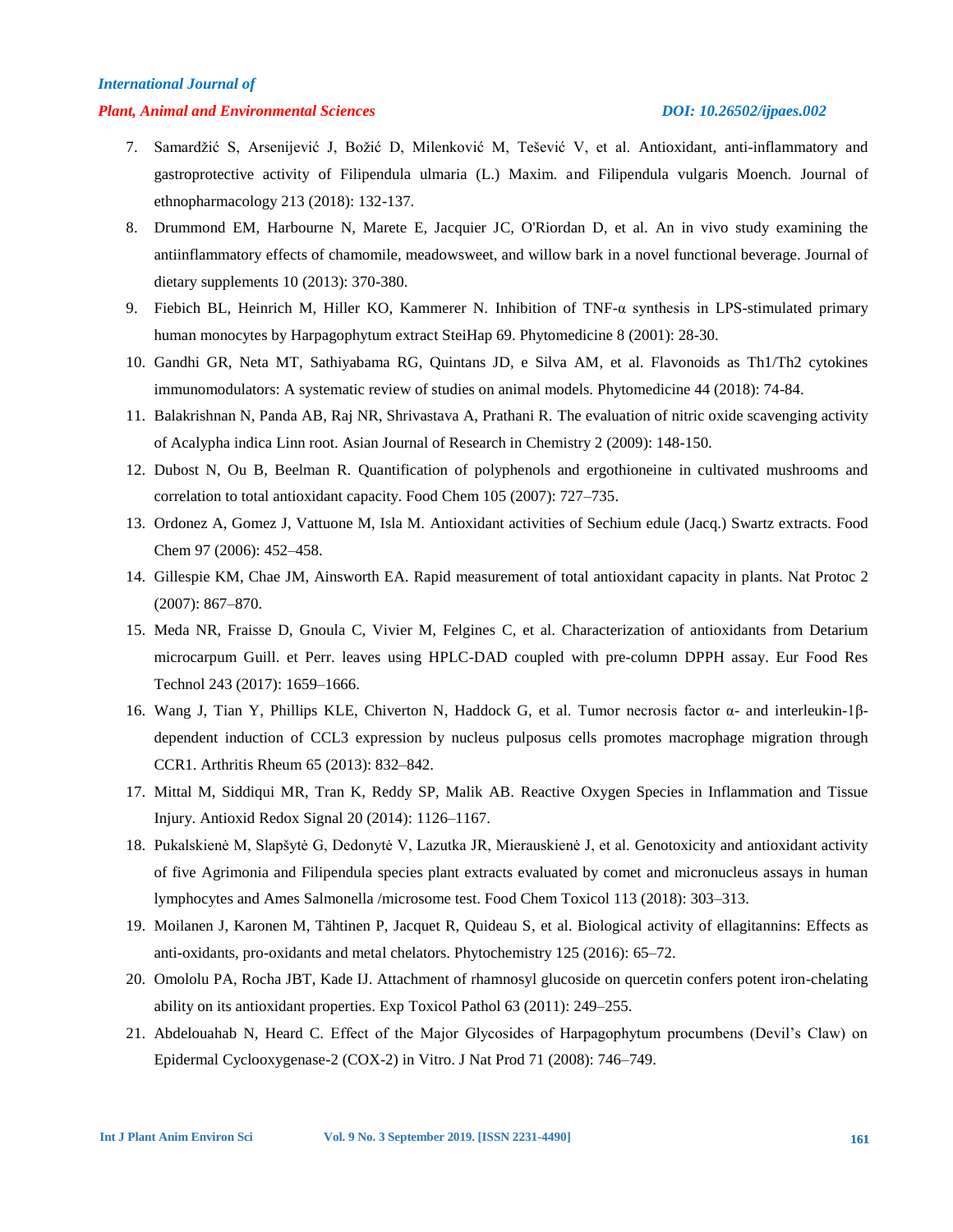#### *Plant, Animal and Environmental Sciences DOI: 10.26502/ijpaes.002*

- 22. Huang THW, Tran VH, Duke RK, Tan S, Chrubasik S. Harpagoside suppresses lipopolysaccharide-induced iNOS and COX-2 expression through inhibition of NF-κB activation. J Ethnopharmacol 104 (2006): 149–155.
- 23. Harbourne N, Marete E, Jacquier JC, O'Riordan D. Effect of drying methods on the phenolic constituents of meadowsweet (Filipendula ulmaria) and willow (Salix alba). LWT - Food Sci Technol 42 (2009): 1468–1473.
- 24. Tordiman C, Coge F, Andre N, Rique H, Spedding M, et al. Characterisation of cyclooxygenase 1 and 2 expression in mouse resident peritoneal macrophages in vitro; interactions of non steroidal anti-inflammatory drugs with COX2. Biochim. Biophys. Acta BBA - Lipids Lipid Metab 1256 (2009): 249–256.
- 25. Carvalho EVMM, Oliveira WF, Coelho LCBB, Correia MTS. Lectins as mitosis stimulating factors: Briefly reviewed. Life Sci 207 (2018): 152–157.
- 26. Song C, Luchtman D, Kang Z, Tam EM, Yatham LN, et al. Enhanced inflammatory and T-helper-1 type responses but suppressed lymphocyte proliferation in patients with seasonal affective disorder and treated by light therapy. J Affect Disord 185 (2015): 90–96.
- 27. Korn T, Bettelli E, Oukka M, Kuchroo VK. IL-17 and Th17 Cells. Annu. Rev. Immunol 27 (2019): 485–517.
- 28. Kirkham BW, Lassere MN, Edmonds JP, Juhasz KM, Bird PA. Synovial membrane cytokine expression is predictive of joint damage progression in rheumatoid arthritis: A two-year prospective study (the DAMAGE study cohort). Arthritis Rheum 54 (2006): 1122–1131.
- 29. Menon B, Gullick NJ, Walter GJ, Rajasekhar M, Garrood T, et al. Interleukin-17+CD8+ T Cells Are Enriched in the Joints of Patients With Psoriatic Arthritis and Correlate With Disease Activity and Joint Damage Progression: IL-17+CD8+ T Cell Enrichment in the PsA Joint. Arthritis Rheumatol 66 (2014): 1272–1281.
- 30. Denner SS. A Review of the Efficacy and Safety of Devil's Claw for Pain Associated With Degenerative Musculoskeletal Diseases, Rheumatoid, and Osteoarthritis: Holist. Nurs Pract 21 (2007): 203–207.
- 31. Dudics S, Langan D, Meka R, Venkatesha S, Berman B, et al. Natural Products for the Treatment of Autoimmune Arthritis: Their Mechanisms of Action, Targeted Delivery, and Interplay with the Host Microbiome. Int J Mol Sci 19 (2018): 2508.
- 32. Yarnell E. Herbs for Rheumatoid Arthritis. Altern Complement Ther 23 (2017): 149–156.
- 33. Raphael I, Nalawade S, Eagar TN, Forsthuber TG. T cell subsets and their signature cytokines in autoimmune and inflammatory diseases. Cytokine 74 (2015): 5–17.
- 34. Park H, Lee CM, Jung ID, Lee JS, Jeong Y, et al. Quercetin regulates Th1/Th2 balance in a murine model of asthma. Int Immunopharmacol 9 (2009): 261–267.
- 35. Surmi BK, Hasty AH. The role of chemokines in recruitment of immune cells to the artery wall and adipose tissue. Vascul Pharmacol 52 (2010): 27–36.
- 36. Shachar I, Karin N. The dual roles of inflammatory cytokines and chemokines in the regulation of autoimmune diseases and their clinical implications. J. Leukoc Biol 93 (2013): 51–61.
- 37. Drummond EM, Harbourne N, Marete E, Martyn D, Jacquier J, et al. Inhibition of Proinflammatory Biomarkers in THP1 Macrophages by Polyphenols Derived From Chamomile, Meadowsweet and Willow bark: ANTIINFLAMMATORY POLYPHENOLS FROM HERBS. Phytother Res 27 (2013): 588–594.